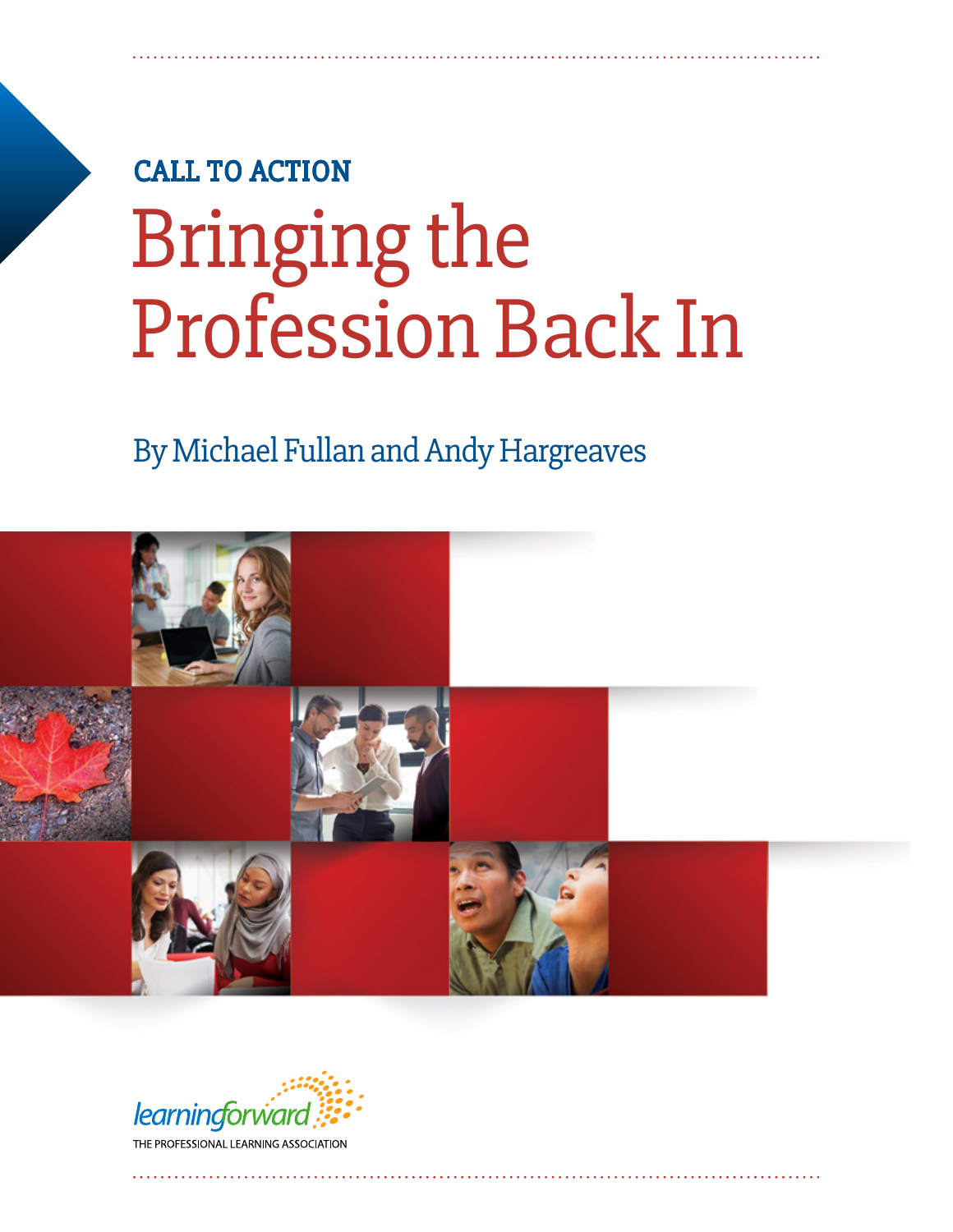

**Learning Forward** 504 S. Locust St. Oxford, OH 45056

Tel: 800-727-7288 Fax: 513-523-0638

Email: office@learningforward.org www.learningforward.org

#### Authors:

**Michael Fullan, OC,** Author, Consultant, Professor Emeritus, University of Toronto

**Andy Hargreaves**, Brennan Chair in Education, Lynch School of Education at Boston College

Editor: Sue Chevalier Designer: David McCoy Photo credits: Getty images, TeachOntario

#### Citation for this work:

**Fullan, M. & Hargreaves, A. (2016).** *Bringing the profession back in: Call to action*. Oxford, OH: Learning Forward.

**©Learning Forward, 2016. All rights reserved.**

These materials are copyrighted. Those who download this paper may make up to 30 copies of the paper if it is to be used for instructional or advocacy purposes and as long as this document and the publishers are properly cited. Requests for permission to reprint or copy portions of this work for other purposes must be submitted to Christy Colclasure by fax (513-523-0638) or email (christy.colclasure@learningforward.org). View the complete permissions policy at www.learningforward.org/publications/permissions-policy.

Find more reports related to this study at **www.learningforward.org/Canadastudy**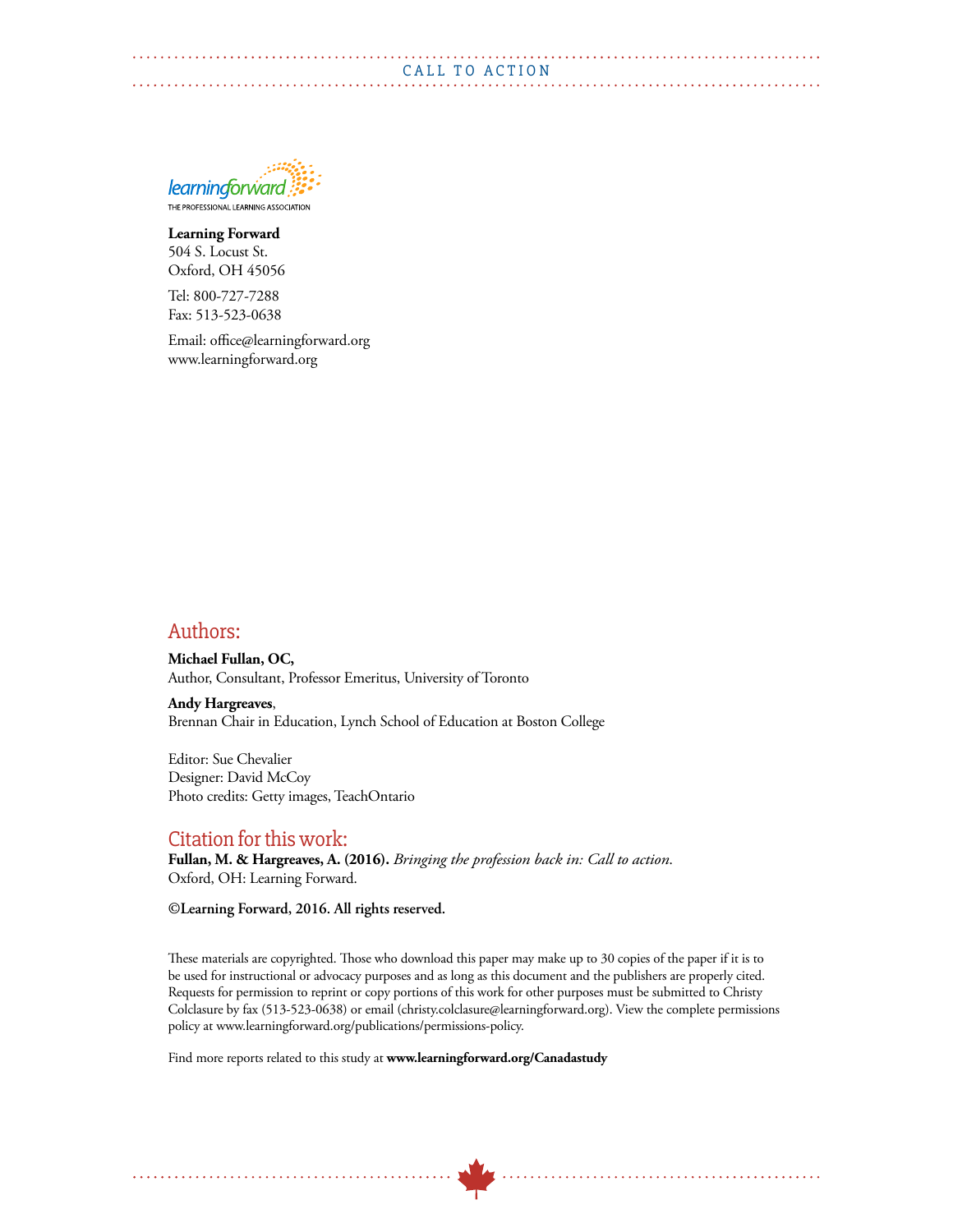## **CALL TO ACTION** Bringing the Profession Back In

**1**

he quality of teaching is the most important in-school factor that affects student learning and achievement. Professional learning and development are deliberate ways to improve the quality of teaching. Nations and systems differ in how they approach professional learning and development. For this reason, Learning Forward commissioned a groundbreaking study on *The State of Educators' Professional Learning in Canada* (Campbell et al., 2016) in anticipation of its 2016 Annual Conference in Vancouver, British Columbia, Canada. We use this excellent study of professional learning and development (PLD) in 13 systems across one of the world's highest-performing nations in education as a stimulus for offering a new approach to developing and deepening the teaching profession in Canada and elsewhere.

Professional learning and development are the essence of the idea and strategy of *professional capital* — that is, if you want a return, you have to make an investment. If you want good return on investment in teachers and teaching, you have to attract, select, and develop teachers with high

levels of *human capital* in terms of knowledge, skill, and talent; you have to deliberately improve these qualities over time through the *decisional capital* of structured experience and feedback that continuously supports and challenges all educators as professionals; and you have to move this knowledge

**We are indebted to Learning Forward for commissioning and funding this report. A big thanks to Carol Campbell and tean for their wonderful and original study of educators' professional learning in Canada. for commissioning and funding this report. A big thanks to Carol Campbell and team for their wonderful and original study of educators' professional learning in Canada.**

around or circulate it through the social capital of shared commitment to and engagement in all students' success. Data from the Organisation for Economic Co-operation and Development (OECD, 2013) show that high-performing systems such as Canada invest in all three aspects of the professional capital of their educators. But even they have room for greater consistency and further growth.



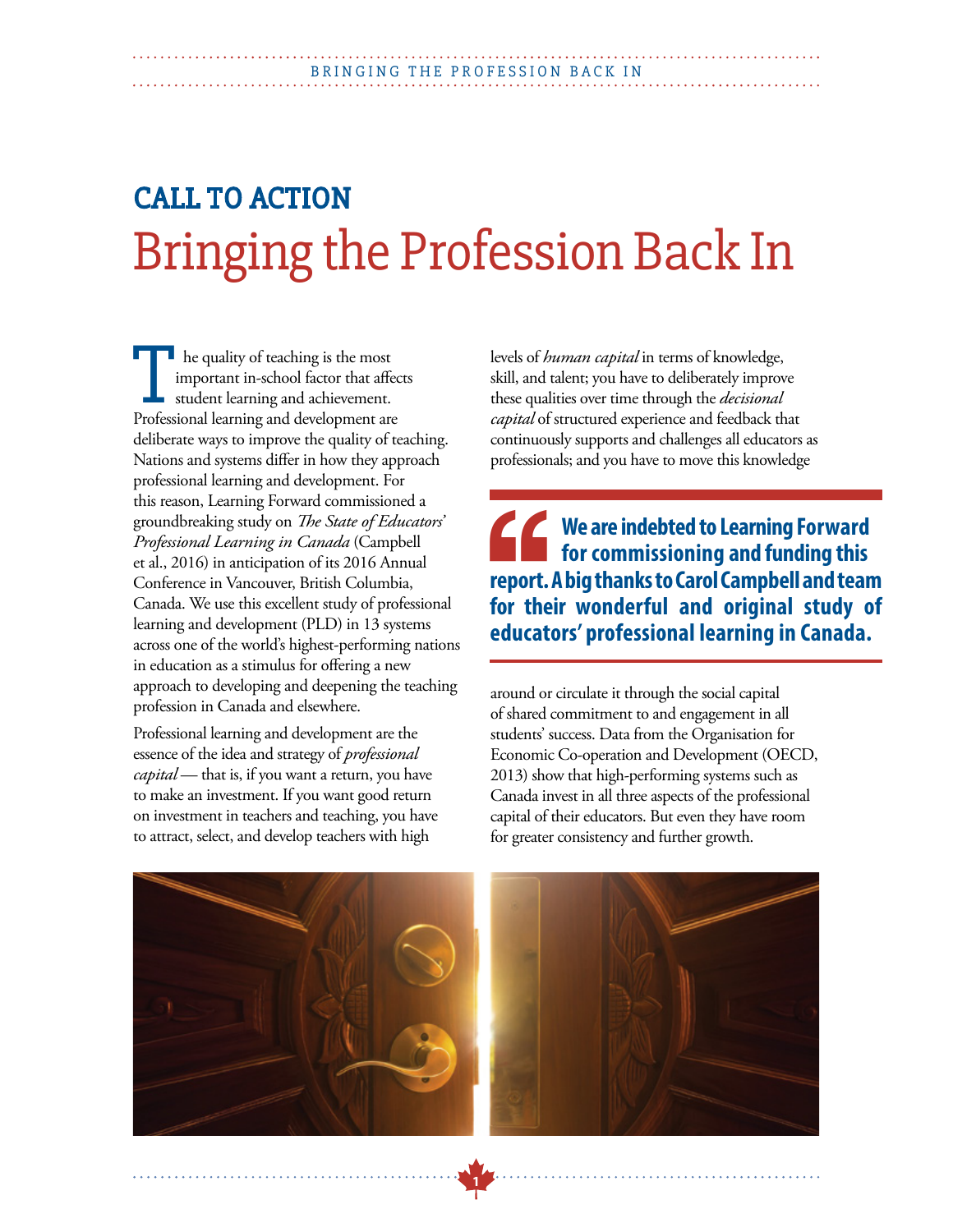hy do so many observers fail to derive core ideas and develop clear policies from the main lessons about the We hy do so many observers fail to core ideas and develop clear policity from the main lessons about the quality of the teaching force in countries like Finland and Canada? Indeed, why doesn't Canada fully understand and emphasize its own success, thereby leveraging its quality for even greater accomplishment? We take up these vital questions in this call to action for professional learning and development (PLD). The essence of our argument is that PLD, carefully defined, is at the heart of an effective and continuously growing teaching profession and, in turn, the best visions and versions of it are rooted firmly in a system culture

of collaborative professionalism that cultivates individual and collective efficacy. Becoming a teacher is about moral purpose. It is about teachers' commitment to an agenda focused on equity and making a positive difference to children's lives. Enhancing the role of teachers individually and collectively in learning to lead the development of practice must be deeply rooted in a learning culture. It is this culture that drives and explains the quality of PLD. It is also why it is futile to borrow the external trappings of such high-performing systems, as so much icing without any cake. Each system must develop its own at-home learning culture accordingly.

### Our argument has six parts:

- 1. What is the essence of PLD?
- 2. Why do advocates keep making a flawed case for PLD?
- 3. How are critics making a misdirected case against PLD?
- 4. What's the symbiosis (mutual benefit) between students and their teachers in terms of their learning, well-being, and development?
- 5. How do we understand and underscore the importance of the individual and the collective aspects of PLD?

**2**

 $6.$  How do we build a culture of professional capital  $$ our call to action?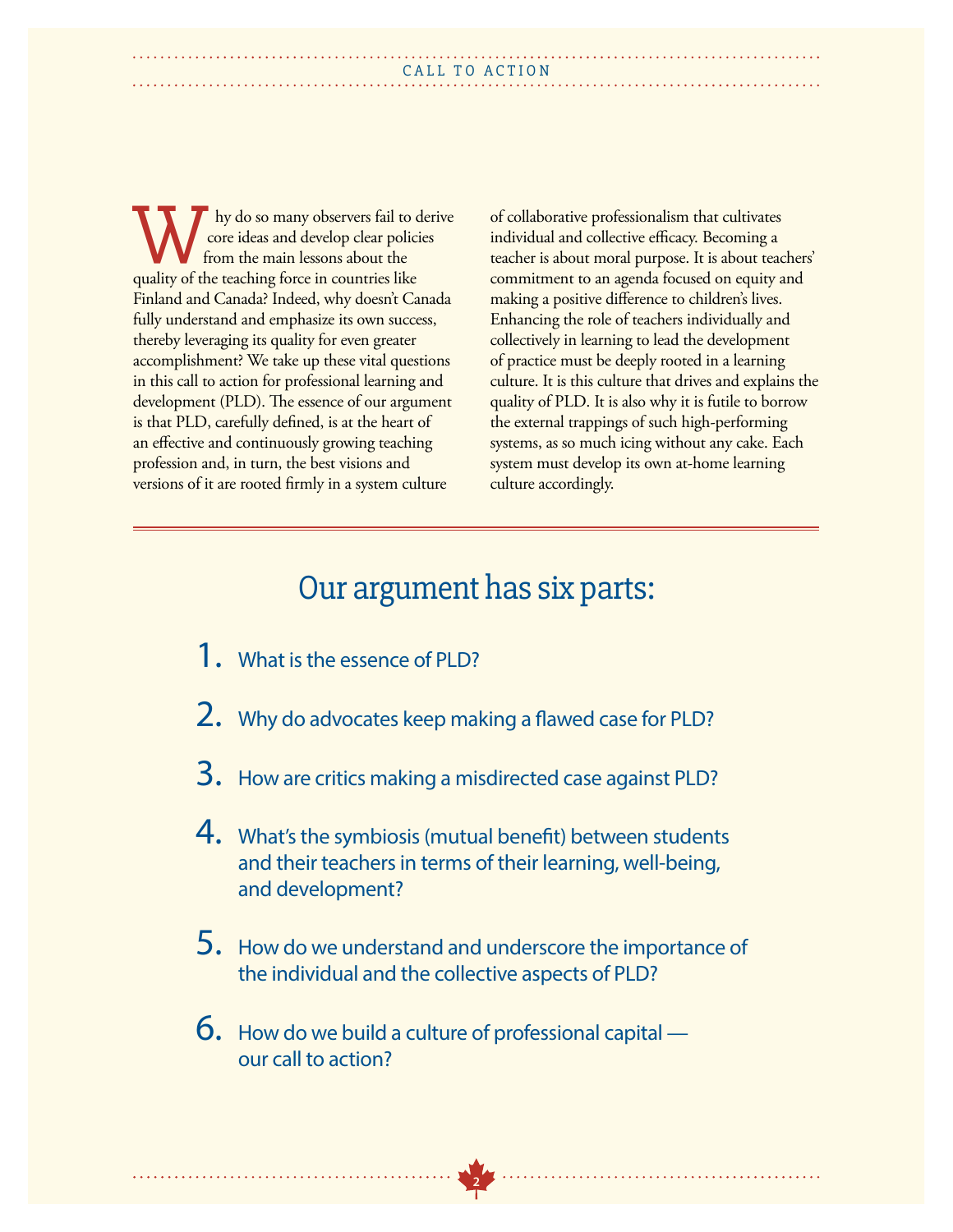## 1. The essence of PLD.

 he Campbell team's report makes clear that, in Canada, professional development and professional learning are often used Interchangeably, though there is still a heavy and professional learning are often use interchangeably, though there is still a heavy emphasis on the designation of professional development days. In the U.S., the shift has mainly been the other way —toward (what often turns out to be superficial) professional learning. Campbell's team scoured the literature for a definitive distinction between the two but couldn't find anything convincing. We offer a definition of the two terms here. (An indicator that the idea of PLD is important in bringing together how educators learn and also grow as people and professionals is the use of the very same term by Christopher Day in his upcoming book, *Teachers' Worlds and Work)*.

*Professional learning* focuses on learning something new that is potentially of value. With respect to *professional development*, let us first dispose of the term PD, used to denote a workshop, conference, or other event that may or may not involve learning something new. In this sense, PD might be professional learning, but it is decidedly not development. The latter refers to growth in terms of who you are and what you can do.

In our view, *professional learning and development (PLD)* are like a big Venn diagram — not a total eclipse of one by the other, but a lot of mutual interaction and overlap.

*Professional learning* is often like student learning — something that is deliberately structured and increasingly accepted because it can (to some) more obviously be linked to measurable outcomes. In the teaching profession, these outcomes are often connected to teacher quality, performance, and impact just like student learning is often understood as student achievement. The Campbell team's report makes clear that not all achievement or impact should be equated with student test scores, as many other areas of impact are important, too. Professional learning may look like professional reading, data teams, curriculum planning, collaborative inquiry, and so on. It is part but not all of professional capital (Hargreaves & Fullan, 2012). Learning Forward (2011) has helped clarify the role of professional learning in teacher development, but standards are just a start. We must tackle the very culture that underpins day-today teaching.

As the student learning agenda has started to address social and emotional learning, whole child development, and student well-being, we are recognizing that child development and human development are also connected to learning. For some, these broader aspects of development are a precursor to other learning and achievement. For others, they precede or surround formal learning in early childhood education, or counseling, or after-



**3**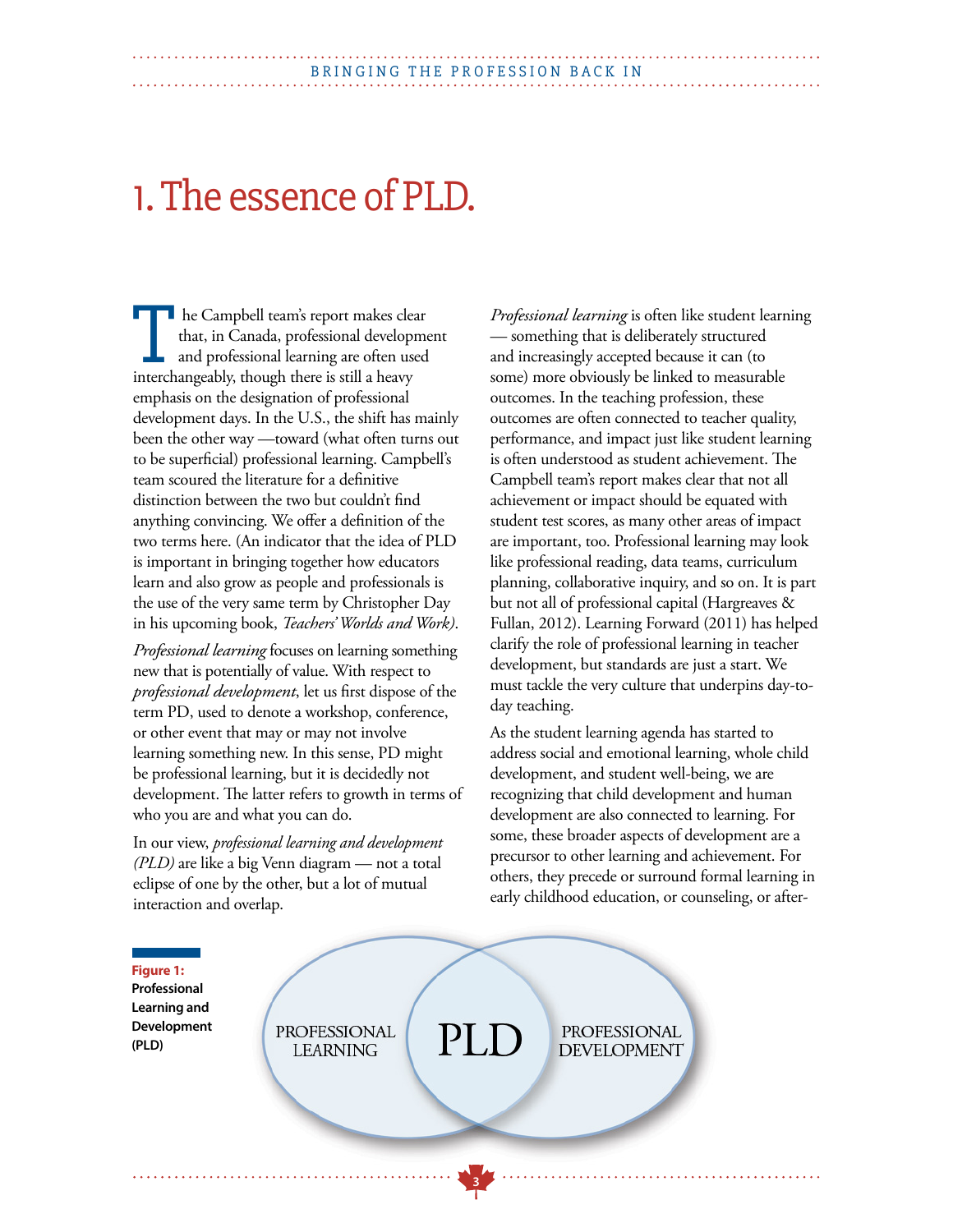school programs, for example. A third position is that development and well-being are themselves integral to formal learning. These emerging directions to embrace the whole child or learner in the ways that John Dewey, Paulo Freire, Maria Montessori, and many others did are returning us to the idea that teachers develop, too, just as much as they learn more formally. Their own development, growth, and well-being as teachers are and should be inseparable from the growth of their students.

*Professional development* involves many aspects of learning but may also involve developing mindfulness, team building and team development, intellectual stimulation for its own sake, reading good literature that prompts reflection on the human condition, taking sabbatical leaves to provide service in poor countries or communities, and reinvigorating teachers' love for their subject by joining a choir, writing a play, inventing or making things in workshops over the weekends, running a marathon as a sports teacher, or canoeing through the wilderness as an environmentalist, for example. As one of us said over a decade ago, "It is through personal and professional development that teachers build character, maturity, and virtues in themselves and others, making their schools into moral communities" (Hargreaves, 2003, p. 48). And in the words of Christopher Day, one of the world's experts on the teaching profession, learning to get better as a teacher isn't only about knowledge, skills, data and interventions. "Nurturing teachers' strong sense of positive, stable, professional identity, commitment, resilience, moral/ethical purposes, and willingness and ability to teach to their best and well is equally important" (Day, in press).

In the end, there should be no development without learning, and learning can and often should entail development. What we hope to show in this paper is that the combination and integration of professional learning and development as PLD is the essence of an effective teaching profession.

We can sharpen our understanding by considering professional learning (PL) and professional development (PD) in a grid as shown in Figure 2.

#### **Figure 2:**

**Learning and Development Progression**

|               | LOW                                        | <b>PROFESSIONAL</b><br><b>DEVELOPMENT</b> |                                              | <b>HIGH</b> |
|---------------|--------------------------------------------|-------------------------------------------|----------------------------------------------|-------------|
| <b>DFESSI</b> | <b>EGGHEADS &amp;</b><br><b>SOCIOPATHS</b> |                                           | <b>MORAL, MATURE</b><br><b>PROFESSIONALS</b> |             |
|               | <b>INEFFECTIVE</b><br><b>INGÉNUES</b>      |                                           | <b>CARING</b><br><b>CRAFTSPEOPLE</b>         |             |

**1.** *PL WITHOUT PD* or even with negative PD. Some of the greatest tyrants in history and in the world today have been super-smart emotional sociopaths who use others entirely for their own power and gain. Try a stilted data team meeting to search for instant and easy results on which your own job may depend at a time when teachers are already exhausted. Receive devastating feedback from someone you don't respect or whom you even despise. Try job-embedded professional learning with a principal who is a bully or colleagues you can't stand. If you are in a forced training session to implement a program that has a questionable evidence base and that has been adopted for ideological reasons (for instance, a literacy program that only values comprehension with short passages rather than whole books, or that has material that is culturally insensitive towards one's bilingual or minority students), then you are only getting learning (and perhaps not even much learning) without development. Someone has also learned but not developed if he or she is intellectually brilliant but mainly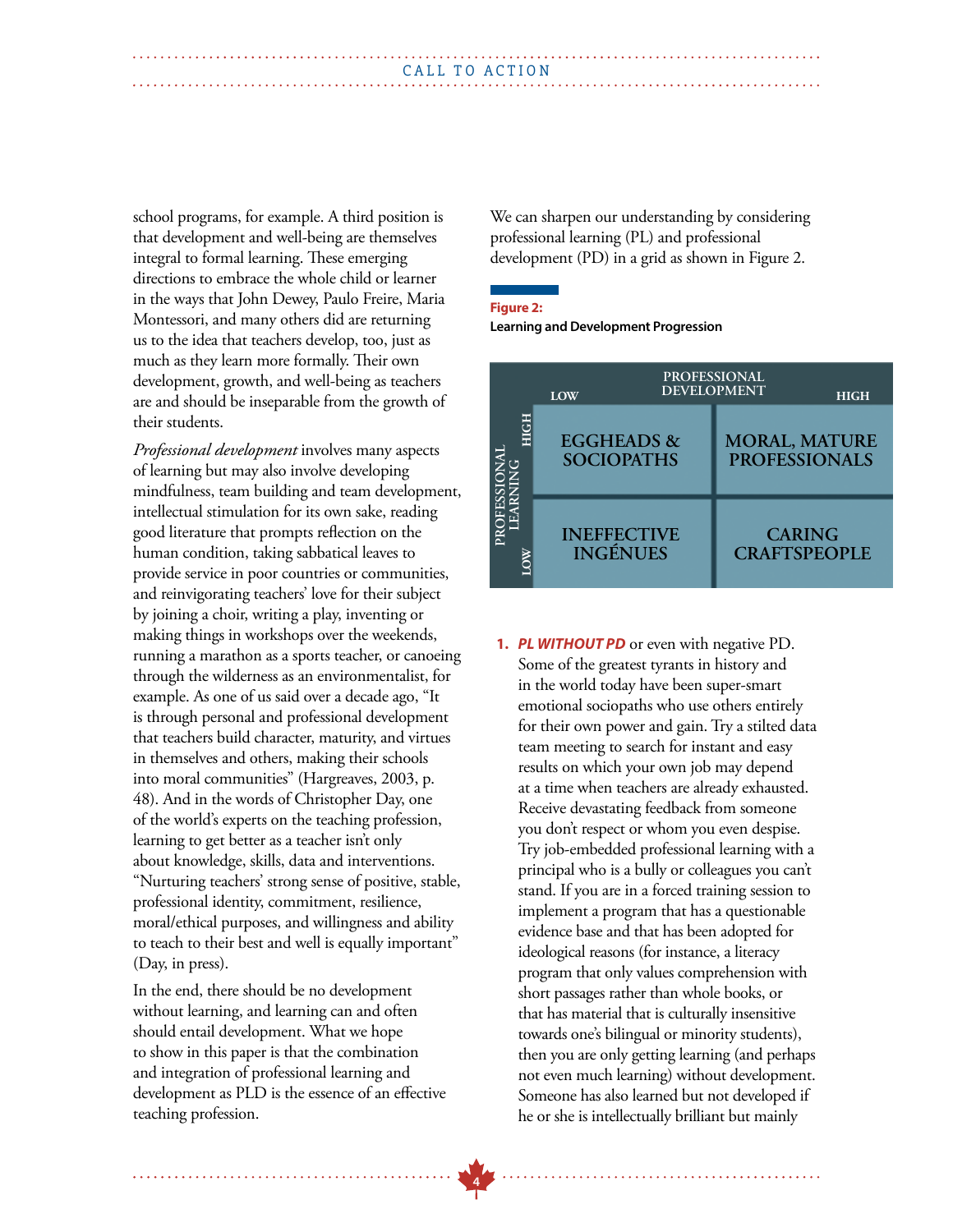lives in his or her own head, unable to put ideas into practice. (There are quite a few of these in universities.) PL without PD can also include off-site and online courses of low quality that teachers take to rack up credit hours to get recertified or climb the salary scale but don't necessarily make teachers better as people.

- **2.** *PD WITHOUT PL.* Here, you may get a lot of growth as a person, a professional, and even as a small community, but you don't always get better at the job as a group. *PD without PL* occurs with inappropriate uses of collaborative inquiry — for instance, in teacher teams trying to improve students' mathematics achievement when the teams do not include anyone with competence or confidence in mathematics. It arises when teachers get supportive and affirming feedback but do not also get challenged and stretched by mentors, coaches, or other peers to extend their practice and examine its impact. It can also happen when you grow in empathy toward minority groups of students without making the effort or being given the support to acquire knowledge and skill through professional learning about how to address the specific needs of students who are immigrants, indigenous, transnational (they move back and forth and identify with more than one culture and system), autistic, have LGBTQ identities, or are refugees with post-traumatic stress, for example. PD without PL can strengthen cultures of care and support but in a way that values only experience and intuition as people try to improve things by improvised trial-and-error, rather than also by deliberate learning.
- **3.** *NO PD/NO PL***.** These are the ineffective ingénues of teaching — people who are often thrown into this role by default rather than choosing it by design. This category has become widespread in systems characterized by punitive accountability. Working in a highthreat environment as many U.S. schools have been in the last 15 years under the federal requirements of *No Child Left Behind* and *Race to the Top*, where your very job depends on unquestioning compliance, is a no PD/no PL scenario (Daly, 2009). You will have little or no PD or PL if 40% and more of the teachers in your school or system turn over every year, if your principal is constantly changing, if you are imprisoned in your own classroom with no chance to work with your colleagues, if you are prohibited from visiting other schools or systems (when only the boss or the system leaders get to see — and therefore control — the secrets of other systems' success). In the U.S., no PD/no PL environments have become a systemic scourge leading to the unchecked hemorrhaging of talented teachers from the system after four years or less and precipitous declines in the proportions of graduates who want to enter the profession. Canada, with its highly regarded and wellrewarded teaching profession, does not have to deal with these issues on any systemic scale, but the problems can still occur in some districts and schools that lack direction or are dictatorial in their approach.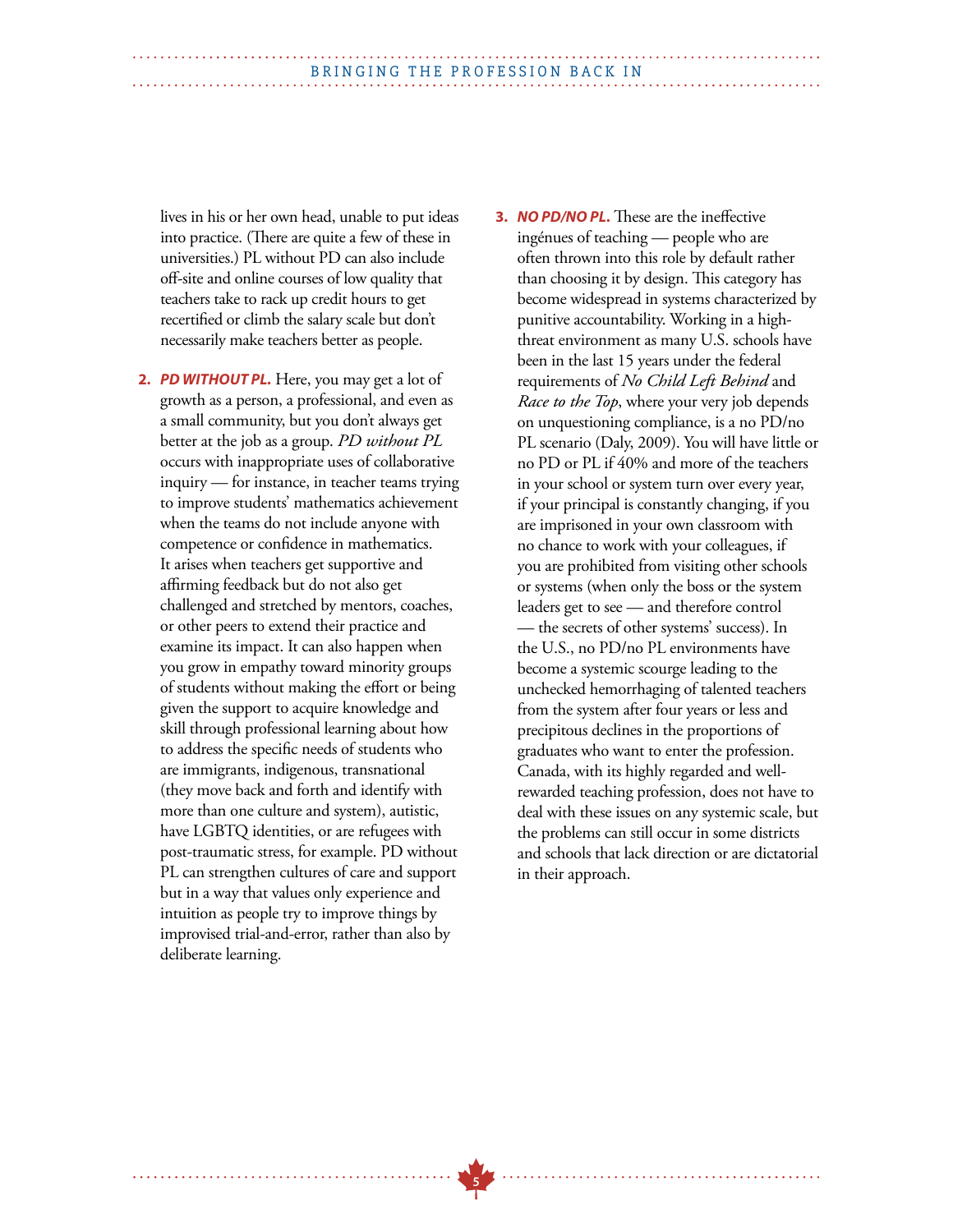**4.** *HIGH PD/HIGH PL***.** This is the golden cell. In this environment, you are learning a lot, all the time, individually and with your colleagues, in school and out of school (as Campbell and colleagues' report says, not all job-embedded PLD is onsite). You learn things of immediate and longer-term importance for your students and also things that may have no direct and immediate effect but that are intellectually stimulating personally and professionally like book clubs. Not all PL should have an immediate impact or high effect size, but a lot of it should. For that reason, individually and as a community, you ensure that you address the needs of your specific student populations, go deeper all the time with literacy, math, interdisciplinary projects, or other subjects, and you keep challenging and stretching yourself and each other to create the maximum benefit for all students.

Teachers in this cell also grow a lot as people and communities. They become more confident and mature. They and their colleagues grasp that teaching is an emotional practice as well as a cognitive/intellectual one. They start to be able to interact effectively with parents, colleagues, and other adults as well as they do with children. They become better as leaders and also learn to let go of doing all the leading themselves as they get more comfortable in their own skins. In these cases, teachers become lead agents of change. They can make their case for a cause that is crucial for their students but are able to temper their enthusiasm when appropriate. They not only write dissertations on collaboration but also collaborate in practice. When they are

disappointed with a student, a lesson, or a whole class, they develop the capacity to be resilient, bounce back, and face another day. As they mature, they don't equate collaboration with losing their identity and being flooded by other people's ideas. (This is why systems need to give teachers the time and experience to mature.) They become accepting and inclusive of other identities as well as their own, among the adults as well as in their classes. They become less anxious, shy, intemperate, self-absorbed, or strident — and all this is because there are specific processes to help teachers develop as well as ensure that they learn. These processes may not always have short-term impact on students, but they build trust, develop relationships, and create a more mature and responsive professional community of colleagues with the moral and even spiritual commitment to their cause that is pursued with courage, commitment, and empathy.

So professional learning and development (PLD) together are indispensable, and the upward spiral of their mutual interaction is what makes teaching, learning, and schools great. Educators are engaged with their students, families, and communities for local and sometimes global development. Cases both for and against professional learning and professional development fail to acknowledge and embrace this fundamental aspect of PLD. Each of the concepts of PL and PD still carry baggage relative to the local context. Our argument is that collaborative professionalism needs to be the foundation for both PL and PD so that they intersect and overlap deliberately and work closely together.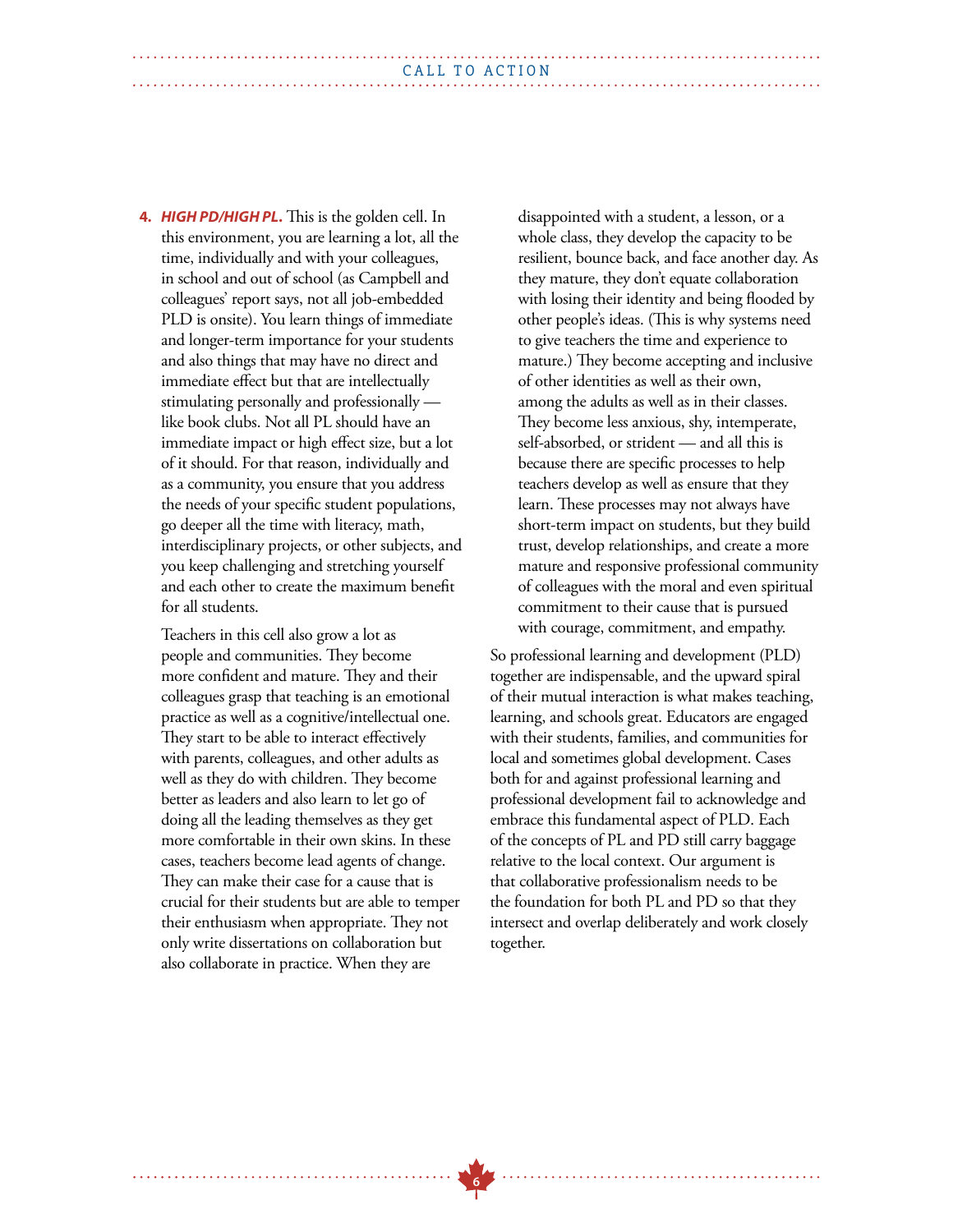## 2. The flawed case for PLD.

**h** he case for PLD is often flawed because it puts the cart before the horse — or it provides a cart with no horse at all! I he case for PLD is often flawed because<br>it puts the cart before the horse — or it<br>provides a cart with no horse at all!<br>Questions about who should control PLD, how to find time for it, how much PLD teachers engage in, or how much autonomy teachers should have are several steps removed from day-to-day teaching and learning. It is not the sheer amount of PLD that counts, nor even the quality of its delivery as a process or program.

Furthermore, professional standards, teacher evaluation, and the like are extremely weak methods of improving teaching, and it is good that Canadians have not been driven by these approaches. The factors that separate Canada, Singapore, and Finland from many systems, for example, are not their teacher evaluation systems or lists of professional standards. The fundamental difference between these systems and many other countries is a *culture of collaborative professionalism* that permeates the system, serving both individual and collective learning.

Yet day-to-day professional learning in Canada is still uneven, as this report itself recognizes. Even within highly successful initiatives like the Alberta Initiative for School Improvement (AISI), districts varied in the quality and character of AISI implementation. Some districts took a topdown linear approach by imposing training in professional learning communities on everyone through imported trainers. Other districts financed teachers' time so that many teachers got the chance to learn and develop with other teachers within and across their schools as they pursued their innovations together (Hargreaves et al., 2009).

Our call to action is to focus directly on professional learning culture, on teachers' learning *and* development, to increase the likelihood that

they will become embedded in the vast majority of school and school system cultures. The Campbell report itself identifies several examples of what PLD built into broader professional cultures might look like, such as the following comment from a teacher in the TLLP initiative in Ontario:

> *"We have a much better appreciation and understanding of the value of collaboration. We have experienced firsthand how collaborating as a group and following an inquiry-based model for teaching and learning provided even more enriched opportunities for learning that were often spontaneous and deeper than what might have been originally planned" (Campbell et al., 2016).*

In a similar vein, educators from Alberta observe:

*"Our cornerstones in the district are equity, collaboration, accountability, and integrity, and I believe that that's what this group is. It is about relationships, because we talk to each other, we work with one another, and I think the future of professional development in Alberta and Canada will be to build relationships because you'll find less redundancy, less burnout. So I find that this whole experience for me has been about relationships, and these are great people around the table here. I think that's what the future of professional learning is, whether you call it professional learning community or whatever, it's people working together towards the same vision mission of children being successful, and, as our superintendent will say, living with dignity … I think is critical" (Campbell et al., 2016).*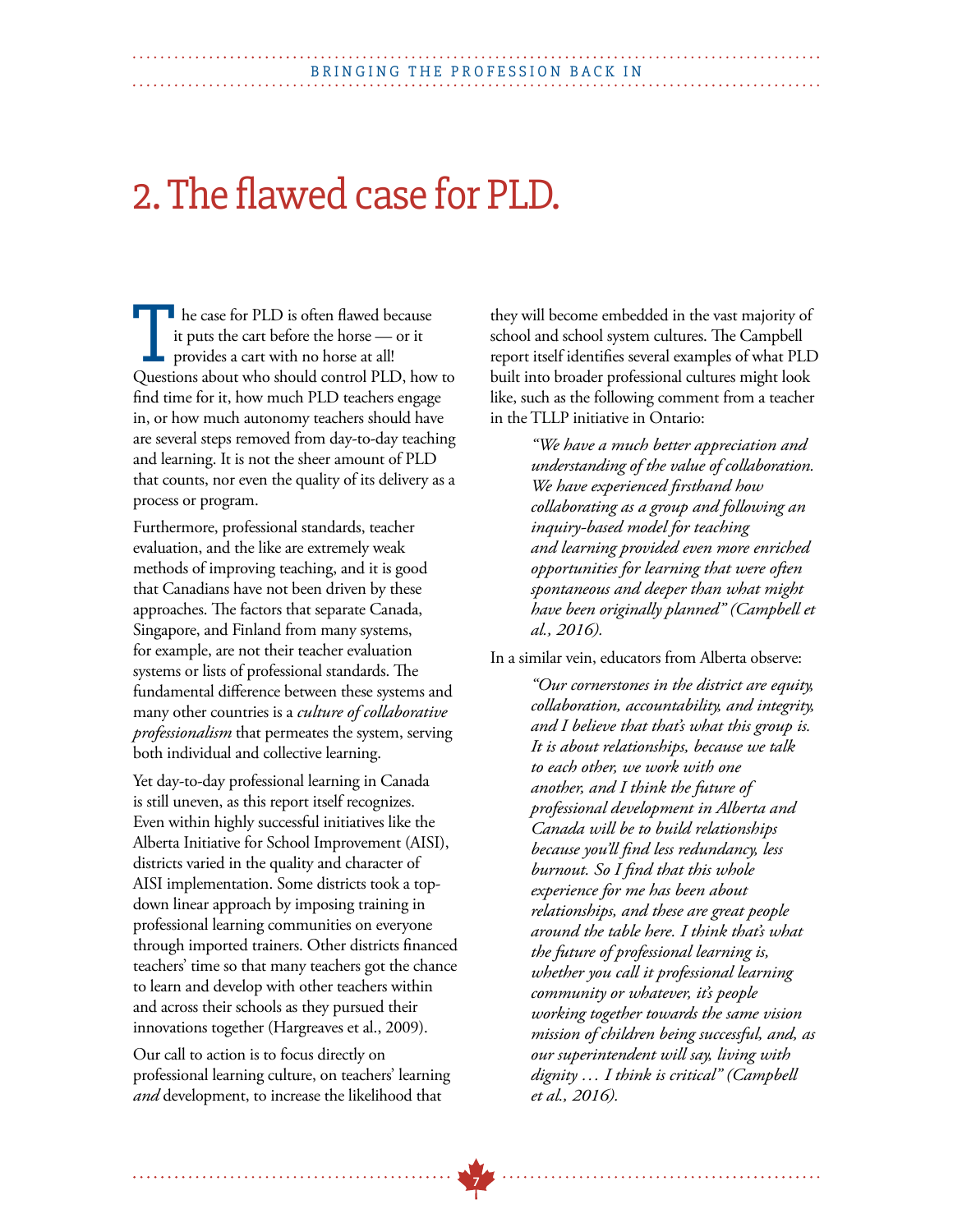In British Columbia, the Changing Results for Young Readers (CR4YR) initiative traced the progress of one struggling child in each classroom (in addition to focusing on the whole group):

> *"Changing Results for Young Readers (CR4YR) initiative was implemented as a collaborative inquiry project intended to increase the number of children who are engaged, successful readers. Teachers in 57 participating districts met with a facilitator seven times each year to explore inquiry questions they chose. Participating districts and teachers had a variety of networking opportunities, including two provincial sessions per year, shared resources through facilitators and Early Reading Advocates, and ongoing dialogue" (Campbell et al., 2016).*

Overall, the initiative led to strong results, including increased literacy skills in 96% of vulnerable students.

What we see in these and other examples are glimpses of cultures of collaborative professionalism but not yet a clear delineation of the essence of system success. Neither professional development nor episodic job-embedded professional learning makes the difference. Rather, the essence of system success is a culture of daily interaction, engaging pedagogy, mutual trust and development, and regular, quality feedback related to improvement. Learning to be better is a function of purposeful collaboration endemic to an organic culture geared

for continuous improvement and innovation. This is not professional development or professional learning in the way we usually think about them.

Later, we will spell out the main features of these cultures of collaborative professionalism, but, essentially, they are characterized by individual as well as collective autonomy and responsibility. Indeed, the two are inseparable. The cultures concentrate on the continuous improvement of professional practice, including the development of innovative (but not irresponsibly off-the-wall) practice where appropriate. There is a commitment to *pedagogical precision and passion* (not one or the other alone) in terms of teaching in ways that are exciting, engaging, and engrossing for students and teachers and that are informed by evidence and carefully selected experience of practices that are effective in general and with different kinds of students in particular. There is also an effort and an ability to undertake *deliberate design* of innovative learning experiences and environments for students and their teachers that stimulate learning, connect people with relevant learning that engages with their interests, and introduce people to new experiences and interests that stimulate their learning, impact, and growth.

Such cultures of collaborative professionalism simultaneously serve individual learning needs, school-based professional communities, and societal priorities. Let's identify why a culture of collaborative professionalism is the critical foundation.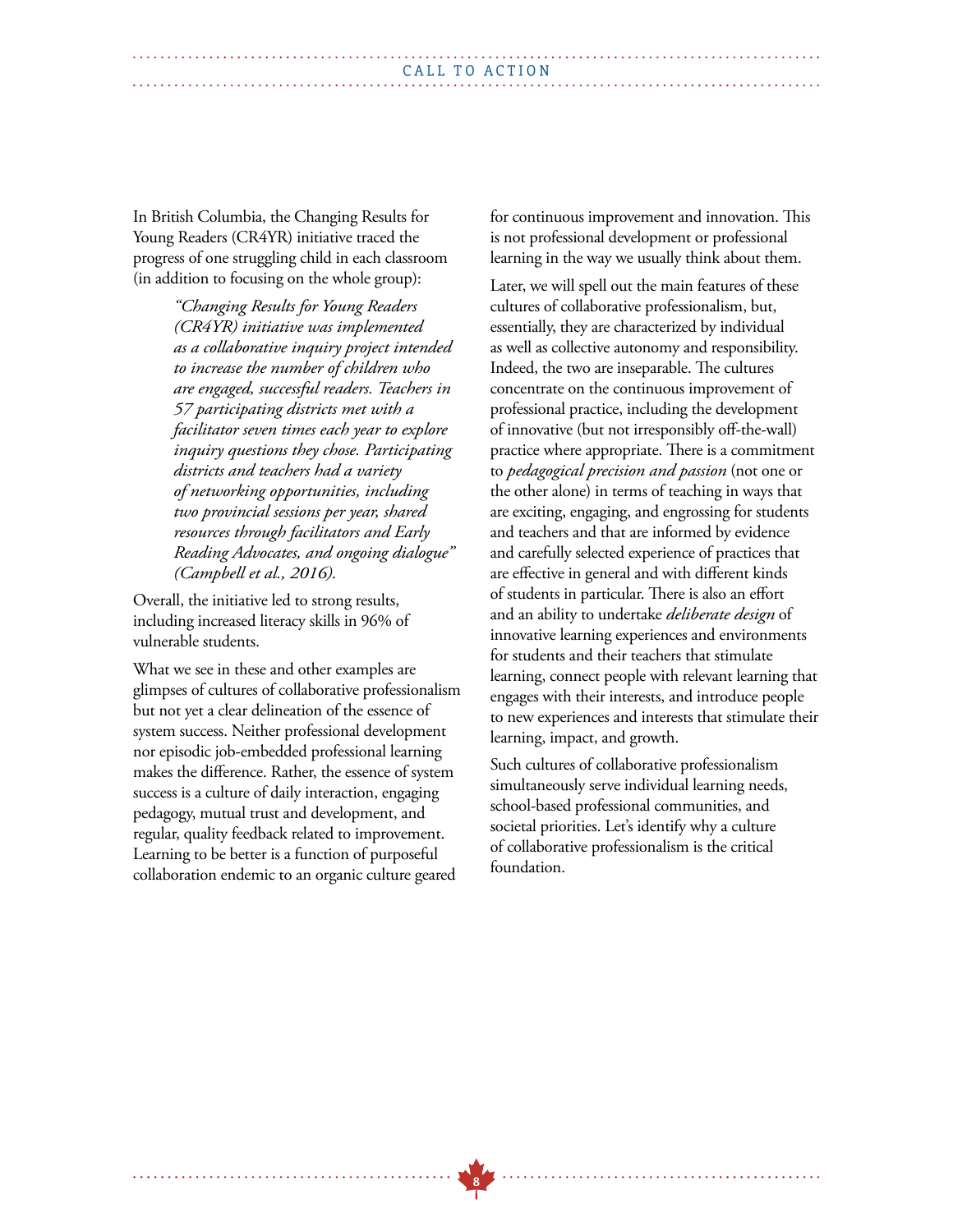### **EACH AND EVERY TEACHER AND PRINCIPAL**

**IS INVOLVED — NO EXCEPTIONS.** Autonomy and cohesion coexist. Self-absorbed iconoclasts are no longer welcome in a culture of collaborative professionalism. The teacher who may be outrageously brilliant with his or her own classes and the principal who runs a break-the-mold innovative school that almost every business book with an opinion about public education loves to write about are not the kind of high PL/ low PD educator the system needs if they cannot eventually use their knowledge and expertise to help their peers. If these educators cannot spread their practice, if they constantly complain about less-stellar schools and colleagues, and if they actively cultivate envy and competition among their peers, we are better off without them. It's no use having brilliance if it is trapped in a pinhole camera of a classroom. Instead, we have to create floodlit systems where brilliance can exist anywhere and everywhere, all the time. Otherwise, if system leaders and school leaders can see they have a bit of light somewhere, it's too easy to turn a blind eye to the fact that everyone else is stuck in the dark. Let's say goodbye to individual Teacher of the Year awards that curse the winners with ostracism by jealous peers and instead celebrate many kinds of stellar teachers who exist in a galaxy of stars that shine as brightly as one another. We should not glorify teaching in one or two individual classrooms, schools, or districts, but instead bring about and recognize excellence in many of them.

#### **PROFESSIONAL EXPERTISE IS ACQUIRED THROUGH PERSISTENT ACTION, REFLECTIVE FEEDBACK, AND CONTINUOUS IMPROVEMENT**

**—** to the point where the individual and the group come to have a sixth sense of what is required here and now in a variety of situations. This is the so-called 10,000-hour rule made famous by Malcolm Gladwell (2008) and carefully established in the research of Anders Ericsson (Ericsson & Pool, 2016). If you want expertise, you also need experience — and not just any experience, but repetition of skills and constant effort as an individual as well as with others to develop new skills and extend existing ones over time. Professional capital only grows through deliberate practice and feedback in a trusted and transparent environment. If people don't continue to develop and grow, their performance will tail off after the quick initial surge of learning something new has passed, or people will leave altogether if they feel they are not being supported or stretched. This turns an individual disappointment into a collective tragedy as places like the U.S. find that teachers in high-needs communities frequently leave after three years or so — long before they are given the chance to grow from mere proficiency to virtuoso standard.

Of course, the 10,000-hour argument can be overdone, as Kaufman and Epstein (2016) show in their clever critique of the claim. Not all professional skills are as definable as a golf swing, they argue, and likening all new learning to getting better at golf is misleading in this case just as it was in the early research on coaching that overextended the coaching analogy to learning outside sports. In complex skills, more practice actually makes you more different rather than the same, they say. Too much technical practice and feedback, they continue, also "strips away our humanity"— an argument against excessive emphasis on evidencebased precision. Equally, they show, beyond a certain point, even with all the practice in the world, some people don't get better at all. There really is a ceiling to individual talent and human capital. Not everyone is going to be the Michael Jordan or Margaret Atwood of their own field, however much they try. At the same time, human capital is not enough by itself. The practice and growth still matter, but so does the interaction with others.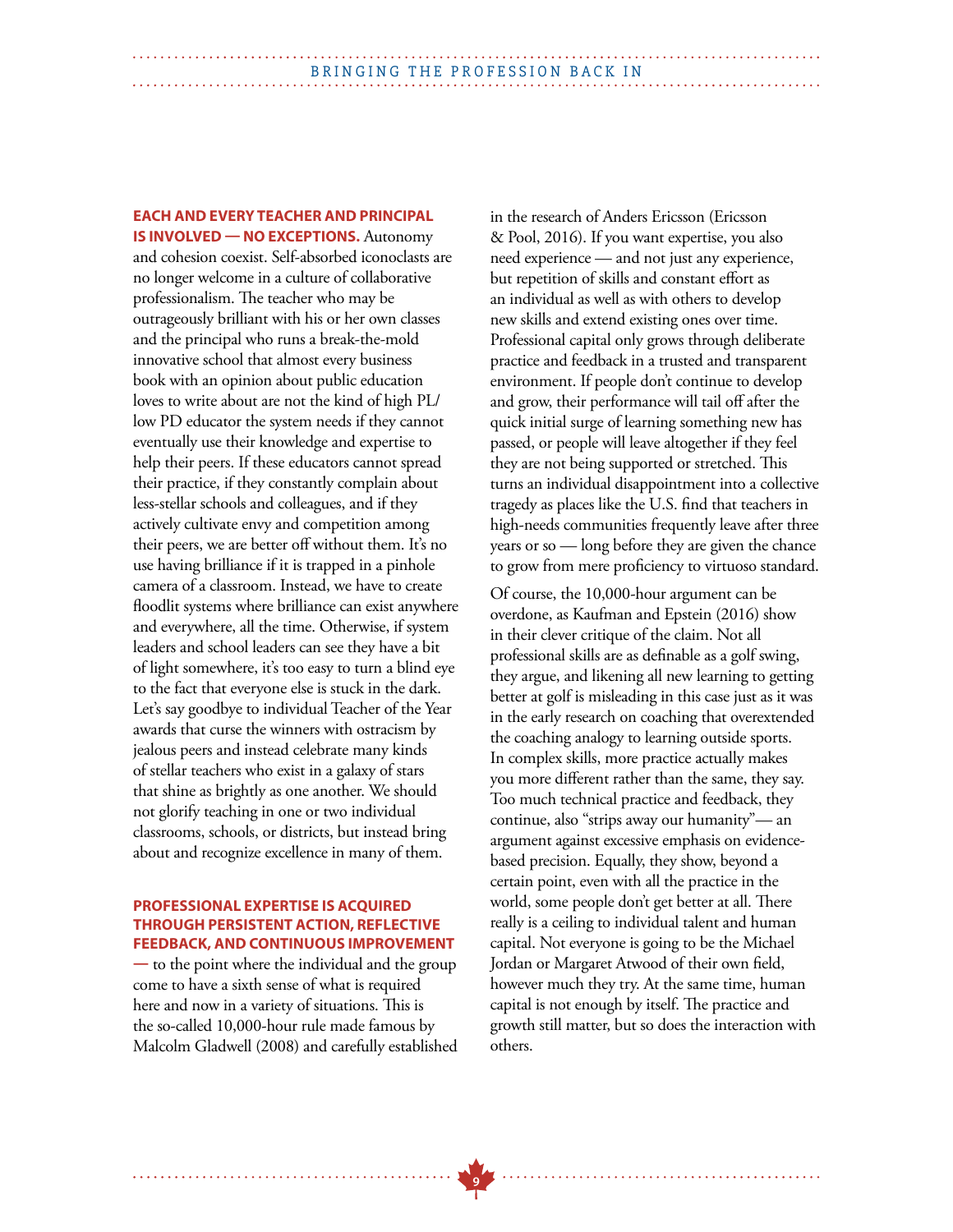#### **TEACHERS AND OTHER EDUCATION LEADERS SYSTEMATICALLY COLLABORATE TO IMPROVE THE LEARNING EXPERIENCES AND ACHIEVEMENT OF ALL STUDENTS.** They

are not driven by external tests but are concerned about measurable gains and other clear evidence concerning the specific learning and achievement results of their students.

The reason that a culture of collaborative professionalism matters is that you cannot develop the degree of expertise required through episodic or even embedded or never-ending PLD unless the whole profession gets better. In short, PLD conceived alone, like PLCs (professional learning communities) conceived alone, can never have the scale of impact needed for all students and schools. But within the wider commitment to cultures of collaborative professionalism, PLD is vital for every teacher's well-being and success in terms of individual impact and enjoyment, ever-increasing improvement and innovation, and common belonging and commitment to the knowledge and expertise that is possessed by and proliferated among the entire profession.

This kind of coherence can be defined as the "shared sense of understanding about the nature of the work" that can only be accomplished through sustained day-to-day interaction (Fullan & Quinn, 2016). As one of us has written elsewhere, three catalysts of such coherence comprise:

- *Sustainable leadership* in terms of how "leaders work with other leaders, and how schools help other schools."
- *Integrating networks* of learning and development that enable "members of the global professional community to innovate and continually improve their practices for the benefit of their students."
- *Responsibility before accountability* so that "teachers can monitor and manage themselves" (Hargreaves & Shirley, 2009).

As we argue below, changing the culture of the profession is the answer, not more PLD per se.

Before we turn to these cultures of collaborative professionalism, we first must understand why educators are being subjected to relentless attacks on their professionalism.



**10**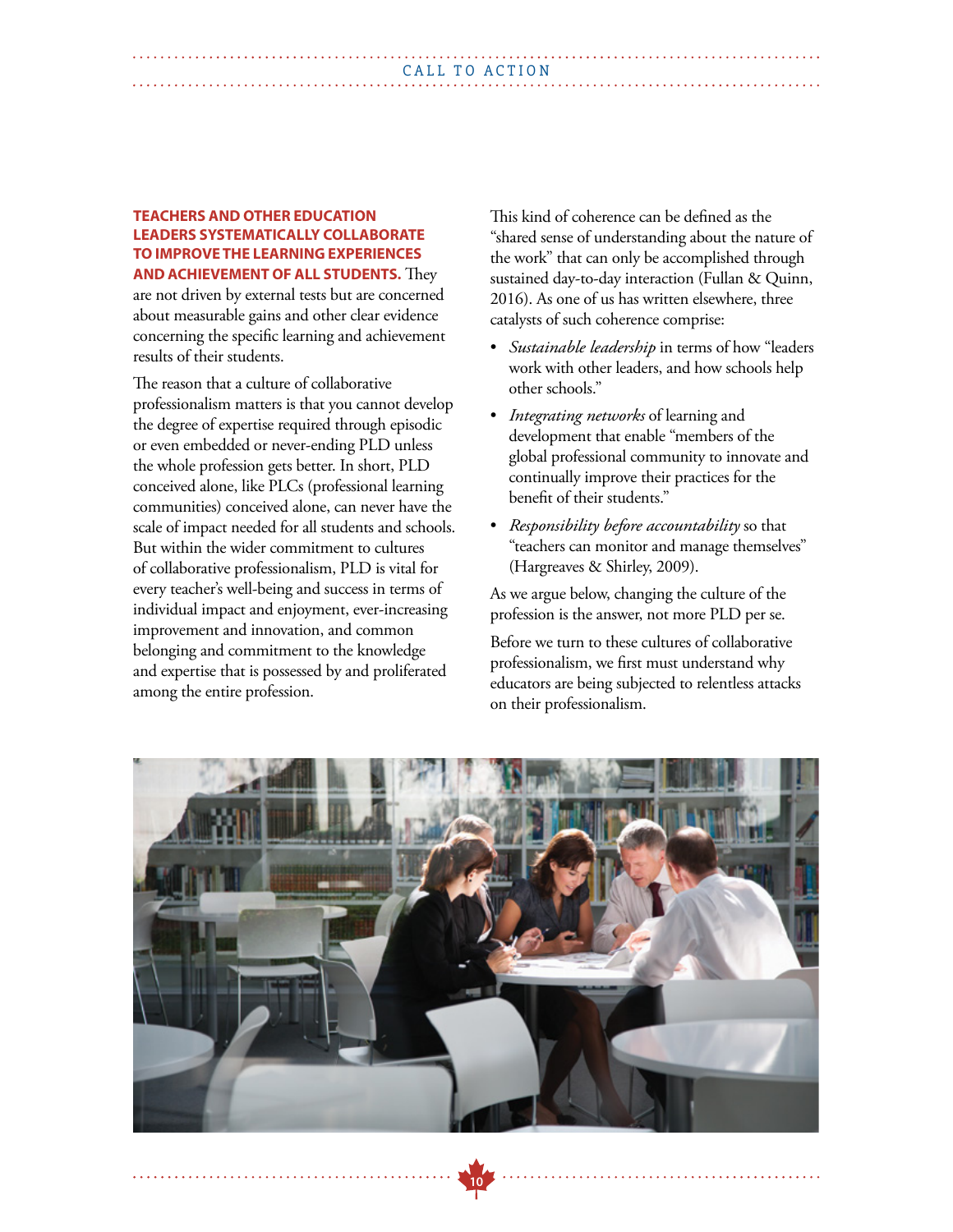## 3. The misdirected argument against PLD.

t's hard to argue against professional learning and development. Who could possibly be opposed to it? The only alternatives would I's hard to argue against professional learn<br>and development. Who could possibly be<br>opposed to it? The only alternatives would<br>be unprofessional ignorance and atrophy. Yet professional learning does have its opponents, and their criticisms carry some weight. Investment in professional learning is, in part, a financial investment, and there are some who believe that it is not money well spent and that resources to improve teaching could be better directed elsewhere.

There are three influential objections to investing time and resources in professional learning and development.

- 1. Effective teaching can be delivered at higher or lower cost. Prudence in public expenditure should draw us to lower-cost and (it is sometimes assumed) lower-skill models if they are equally effective.
- 2. Professional learning and development have little or no proven impact on student achievement. They do not provide value for money.
- 3. Professional collaboration is overrated. Most of it provides little benefit for students. Besides, there are better ways to improve teaching, such as school-by-school competition and individual teacher evaluation.

#### **Let's take these objections one by one.**

#### **1. DO AS MUCH WITH LESS.**

 The first argument is that we can lower the cost of teaching without losing quality by looking at systems with similarly good results and modeling our own practices on the cheapest of them. A report in 2015 for the C.D. Howe Institute in Canada, for instance, finds no association between provincial differences

 in teachers' salaries and variations in student achievement (Johnson, 2015). Although the report accepts that "factors other than teacher compensation that are unexplored here may better explain the interprovincial variation in student achievement results" (p. 16), it then leaps to the implication that "there appears to be room to reduce the growth of teacher compensation relative to other occupations so that teachers in other provinces end up in similar salary percentiles to teachers in BC (British Columbia)." This is because "despite considerably lower levels of overall relative compensation, BC attracts persons to be teachers who produce high-quality outcomes" (p. 16).

 If it can't be better, at least it can be cheaper — that is the argument of more than a few economists who exert increasing influence over government policies related to teachers. They take one or two inputs like salaries or class sizes in relation to student achievement outputs, then opt for the model that incurs the lowest costs. These inputs are artificially isolated from everything else that might affect student achievement and teachers' compensation with bizarre results.

 For example, an international report comparing countries on indicators of class size and teachers' salaries comes to the surreal conclusion that "if Switzerland, for example, were to decrease its teachers salaries by 48.5%, while maintaining the pupil/teacher ratio, it could sit alongside Finland near the top of the PISA rankings" (Dalton, Marcenaro-Gutiérrez, & Still, 2014). In other words, Finland did better than Switzerland with lower teacher pay levels, so dropping Swiss salaries would improve student achievement to Finnish levels!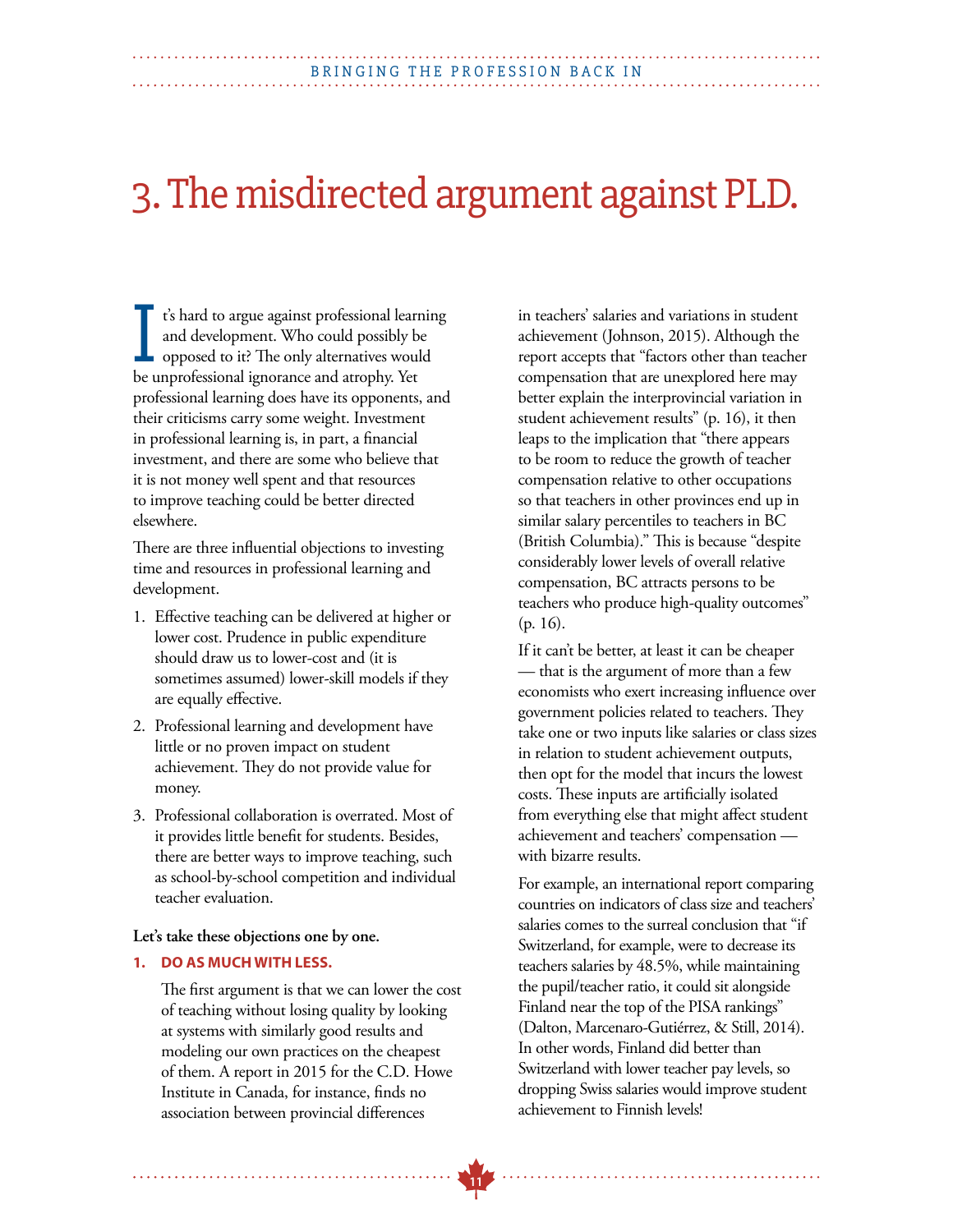Why can't we reduce pay to the lowest level of equally high-performing countries or provinces? Well, when you are attracting the best teachers, your market is mainly not other states or provinces, but other professions around you, along with things like cost of living and quality of life. You can't just propose that teachers in one area should drop their pay to the level of equally high-performing teachers in another. Getting the same results by investing less in teachers or expecting them to take on more without greater time or pay will just lose the best people from the profession.

 In addition, research shows that, while poor financial compensation can be a disincentive, higher pay alone can never drive individual or collective effort in work that involves complex judgment (Pink, 2009). You have to pay people enough money to take it off the table as a factor and then concentrate on the intrinsic motivators of collaborative professionalism.

#### **2. DON'T LEARN AND DEVELOP; EVALUATE AND SELECT.**

 In 2015, The New Teacher Project (TNTP) in the U.S. commissioned a report titled *The Mirage: Confronting the Hard Truth About Our Quest for Teacher Development*. Based on a review of literature and data collection from three large school districts and a charter management network, the report found that, despite "massive" average investment in professional development of \$18,000 U.S. per teacher, there was little evidence of positive effects of professional development strategies for improving the quality of teaching. This remained true even in the case of those more embedded, collaborative strategies more favored by professional learning and development advocates. Nearly 70% of surveyed teachers failed to improve after three years, confirming the research of some leading U.S. economists of education that most teacher  performance plateaus after four years (Kane, McCaffrey, Miller, & Staiger, 2013).

 This seems like a devastating blow to the whole professional learning and development industry. Is it just consuming needless money that could be spent on recruiting highercaliber people and weeding out all the bad ones by using tougher evaluation systems instead? The TNTP report wants clear goals, urgency, impact, and measurability, with a heightened role for evaluation systems that have "meaningful rewards and consequences attached." What's wrong with that?

 First, although it dismisses much professional development on the grounds that it has no (short-term, specific) measurable impact, the TNTP report advocates an alternative of more individual teacher evaluation linked to consequences, even though there is little or no evidence to support this alternative.

 Second, it's not earth-shattering that teachers improve a lot early on and not so fast later. The reason for this is both statistical and political. Statistically, if you start from a low baseline of competence, the first improvements are often the biggest ones you can make, and the increments tend to get smaller later on. Politically, more and more U.S. teachers are now prepared through alternate, nonuniversity-based programs, including online and summer study programs —meaning that many new teachers start out with little more than raw street smarts. This leaves a lot of room for improvement through coaching, mentoring, and other PD in the first year or two. This is fine as far as it goes, but it shouldn't stop there. Programs like the TLLP project in Ontario take the 10,000 hours argument seriously — engaging and energizing teachers in their eighth year and beyond by offering them opportunities to be involved in innovation and share what they learn with other colleagues inside and beyond their own schools (Campbell et al., 2016).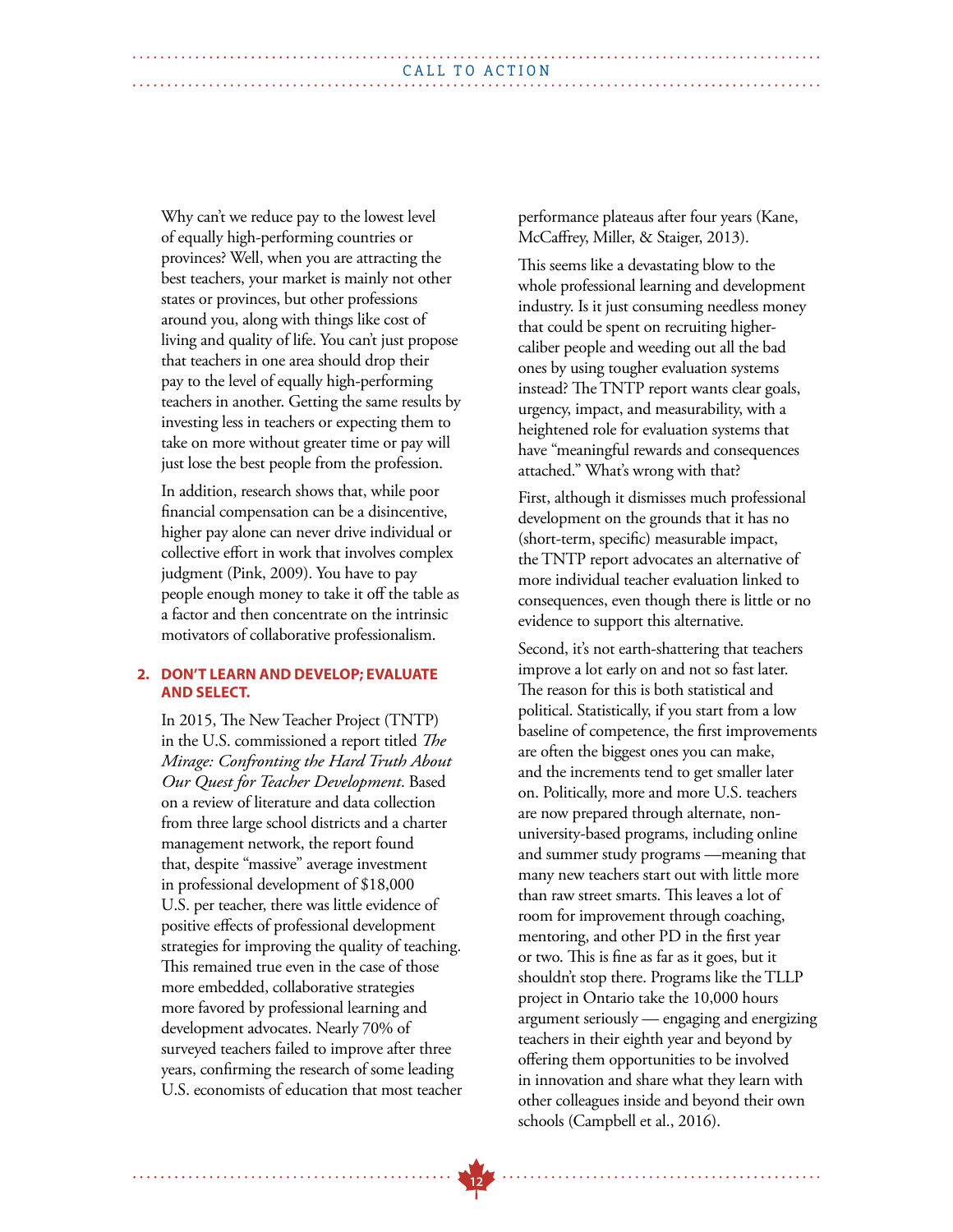Note also that in dysfunctional and unstable systems of top-down control with constant leadership churn, many of the best teachers who value their professional autonomy are leaving before their four years are up, thereby condemning schools to limited improvement among those who remain behind (Daly, Finnigan, & Liou, in press). Then there is the hyperbolic statement that most teachers have their biggest impact in their first four years. This is just not true in countries like higherperforming Finland, Singapore, or Canada, where most teachers stay in the job for all their careers, not just for a few years before they move on to something else. In short, four years might operate as a ceiling effect if you are working in isolation under constant punitive pressure, but in those cases where teachers get support, feedback, and the collective stimulation of colleagues in an environment of stable leadership, they keep on growing.

#### **3. COLLABORATION IS OVERRATED.**

 Even apparently collaborative strategies fail in the absence of attending to developing new cultures of PLD. This may explain the results of a 2014 study by Boston Consulting Group, which found that while professional learning communities were the most-favored PD strategy of system leaders and PD providers, they were the least-liked strategy among teachers. One interpretation might be that administrators had hijacked the language of PLCs and collaboration but just kept on having meetings and, in any case, did not establish cultures of collaborative professionalism. Meanwhile, teachers who were experiencing good collaboration (focused teamwork, shared instructional planning and assessment, positive culture, and so on) ranked it highly and reported substantial benefits.

 Collaboration is a mixed bag then. But this has encouraged some critics to concentrate on negative examples and use them as evidence

against collaboration in general. For example, *Collaborative Overreach: Why Collaboration Probably Isn't Key to the Next Phase of School Reform*, a report commissioned by the London-based Centre for the Study of Market Reform of Education, says that only some collaborations are effective (Croft, 2016).

 Of course, the authors have a point. We have also acknowledged that collaboration is not an end in itself. It can be a waste of time and have negative effects such as teachers learning methods from colleagues that are less than effective. More time to collaborate is often a necessary aspect of more effective PLD, as the OECD's country-by-country figures on conditions for effective teaching and learning show (Schleicher, 2016). But more time for collaboration is insufficient by itself. The time has to be well spent. Professional networks can eat up resources to no good effect unless they are carefully designed, based on clear international evidence of what distinguishes effective networks from ineffective ones (Hargreaves, Parsley, & Cox, 2015; Fullan, Rincón-Gallardo, & Hargreaves, 2015; NW RISE, 2016). Finally, all this talk about collaboration must be balanced with a deep respect for individual autonomy — something we set out to do in section 5, which discusses individual and collective development. Autonomy and collective work must co-exist. One strengthens the other.

 Like the other critiques of PLD, the Croft report then makes an ideological leap beyond its own evidence base. Focusing on collaboration between and among schools, the paper argues that collaboration works best in combination with competition — as in chains of academies in England (the equivalent of charter management organizations in the U.S.). Of course, collaboration and competition can work together as schools and organizations push each other to be better in a spirited rather than win-lose way, and we have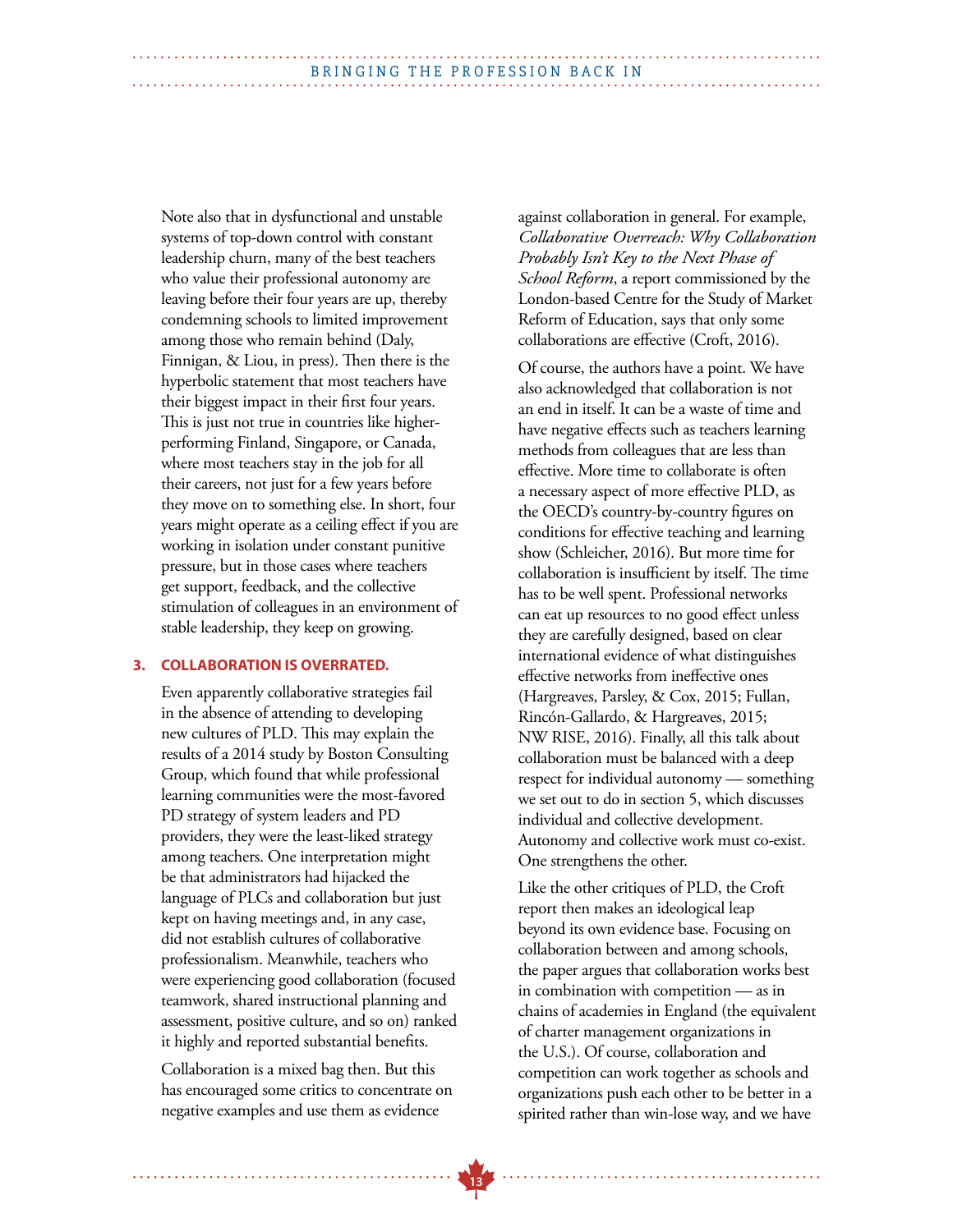studied and reported on this phenomenon in business and sport as well as education (Hargreaves, Boyle, & Harris, 2014). But the report goes further than this and claims, without any justification, that the future of school collaboration "is both competitive and corporate" and that interschool competition should precede collaboration. This clearly doesn't apply in Canada or Finland, for example, which have systems that are highly cooperative and collaborative, so there is no reason why it has to apply in places like England or the U.S. Collaboration within and across schools is an essential component of effective PLD.

 Campbell and her colleagues make very clear that professional collaboration is one of the best investments a system can make, provided it is well-led, well-supported, and includes quality content. OECD countries that have higher rates of and stronger support for professional collaboration get stronger results (Schleicher, 2016). Collective efficacy — the shared belief among teachers that they can make a positive difference for all their students together — has one of the largest effect sizes of any improvement strategy and intervention. In the U.S. and elsewhere, numerous studies show that when schools value professional collaboration, build greater confidence and competence among their teachers, develop collective responsibility for all students' success, and establish stronger trust throughout the school and system, these things have a causal impact on better results (Donohoo, 2016; Hattie, 2015; Goddard, Hoy, & Hoy, 2000).

 In short, collaboration among the many threatens those who want a temporary and inexpensive workforce of compliant teachers who are sifted and sorted by evaluating individuals. The opposition to effective professional learning has grains of truth in its arguments. Professional learning is not always effective, and more money on more programs, including collaborative ones, is not always the answer. But the sands on which the case for individual evaluation over collective development is built are shifting and sinking. The samples are skewed, the statistics are flawed, and the argument for individual evaluation of a deliberately temporary and rapidly turning over profession is underpinned not by evidence but by assertion and hyperbole. There are better and less bitter alternatives than those of a cheaper and compliant profession in a competitive system of individual evaluation, and one of the places we can find them is within Canada.

 In Canada, teachers often get feedback on their teaching, but it occurs in a culture of respect for teachers with a growth orientation that is accompanied by few penalties (see, for example Ontario Ministry of Education's (2016) recent Policy/Program Memorandum on collaborative professionalism). In the U.S., there is a movement in some states recognizing that punitive or bureaucratic teacher evaluation is ineffective and developmental alternatives have to be pursued. Yet there is still a long way to go.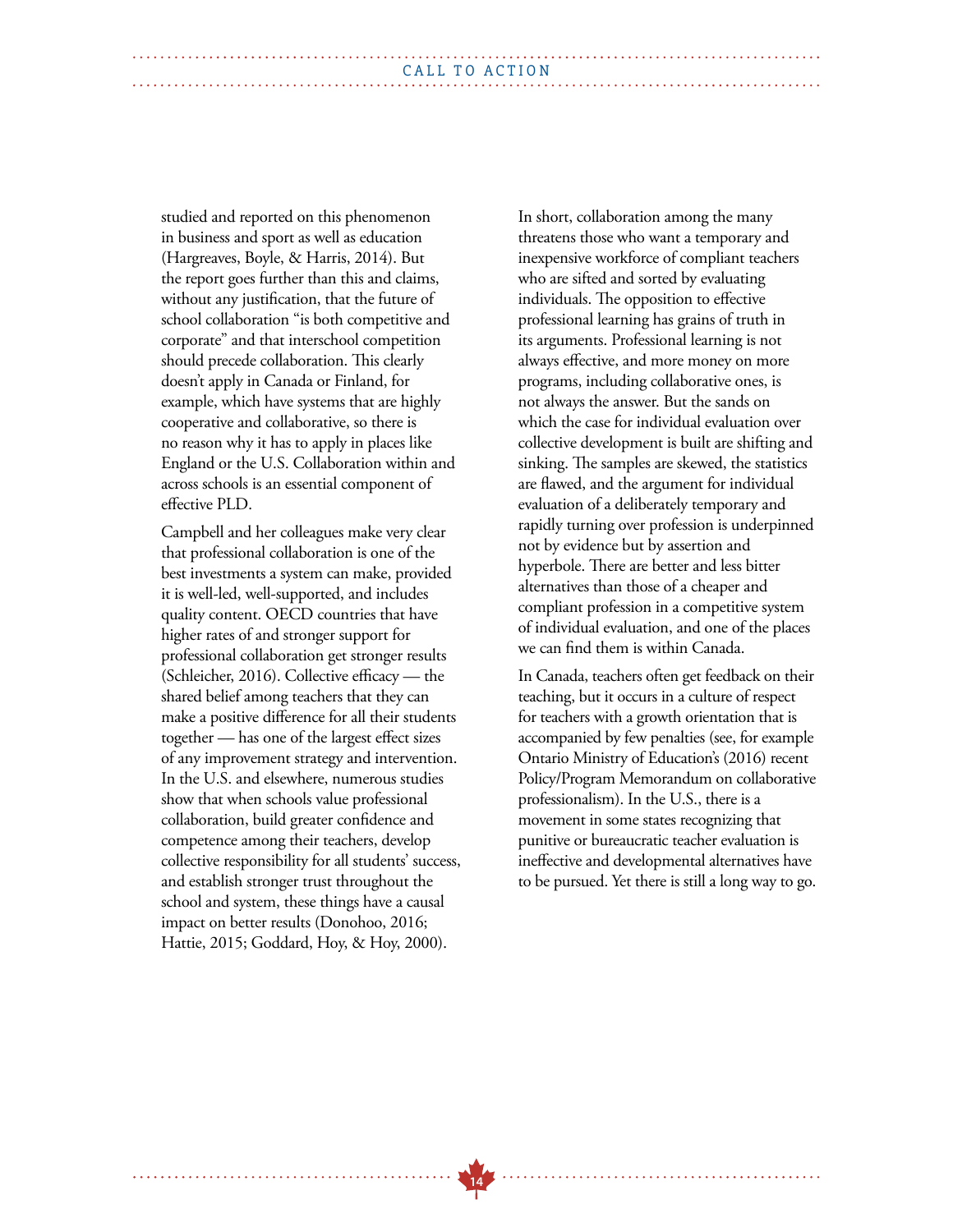## 4. Student and teacher well-being: The symbiosis of PLD.

 e have devoted a lot of space to how PLD is best understood and advanced within a culture of collaborative **PLD** is best understood and advantured professionalism. We want to make clear that working solely with other teachers is not where collaboration ends. Students and their parents or other caregivers have to be part of this collaboration, too. Student and teacher well-being are intimately intertwined. When you separate one from the other, you undermine the possibilities of success.

The past is riddled with *bad old pedagogies* or ones that have outlived their usefulness — teaching the whole class from the front of the room most of the time as if students are all the same, backed up by individual seatwork, and structured in simple and fairly standardized three-part lessons. A modification of this approach is dividing the class into three groups for their seatwork or reading — normal, accelerated, and slow — not because there are always or only three inherently different levels of ability among the students, but because the otherwise arbitrary number of three is a managerial convenience for the teacher. This is what is commonly and rightly criticized as factory schooling for an industrial era that we should have left behind long ago. In these environments, teacher collaboration is typically confined to staff meetings in whole schools, subject departments, or grade-level teams where announcements are made, materials are handed out, and plans and programs are discussed.

There has also been and continues to be a lot of *good old pedagogies* that have been practical, relevant, inspired, and cooperative. In the past, and under the radar, in Canada and elsewhere, many teachers and schools have engaged students in cooperative learning, education for democracy,

interdisciplinary study, problem-based and projectbased learning, and so on. This kind of teaching and learning exists in the work of John Dewey and Paulo Freire, in the progressive movements of the 1920s and 1960s and '70s in the U.S. and United Kingdom, in the policy directions of education in places like Scotland and the Nordic countries, in the historic emphasis on the formation of the whole person in Jesuit and other religious traditions, and in thousands of schools that are part of successful networks in Mexico and Colombia, for example. The tragedy is that, over a quarter century, many nations pushed all this great work and the dedicated and experienced teachers who did it underground with a global education reform movement that standardized and prescribed the curriculum, and turned what were once humanistic and inclusive classrooms that developed the whole child into test-preparation factories (Sahlberg, 2011). In these environments, good very often turned to bad, but we shouldn't blame the teachers for it.

Eventually, the global education reform movement strategies became exhausted, students became disengaged from school, teachers took flight from the profession, the public became alarmed, and the U.S. and similar nations woke up and smelled the coffee. At the same time, the digital revolution revived the possibilities for deeper learning beyond mere memorization and test taking. This provoked the public, the profession, technology companies, and start-up entrepreneurs into rethinking how students can and should be more directly engaged in undertaking and sometimes leading their own learning. Add in the worldwide epidemic in mental health problems among young people, along with the greatest global refugee crisis in 70 years with all the challenges that brings into many classrooms,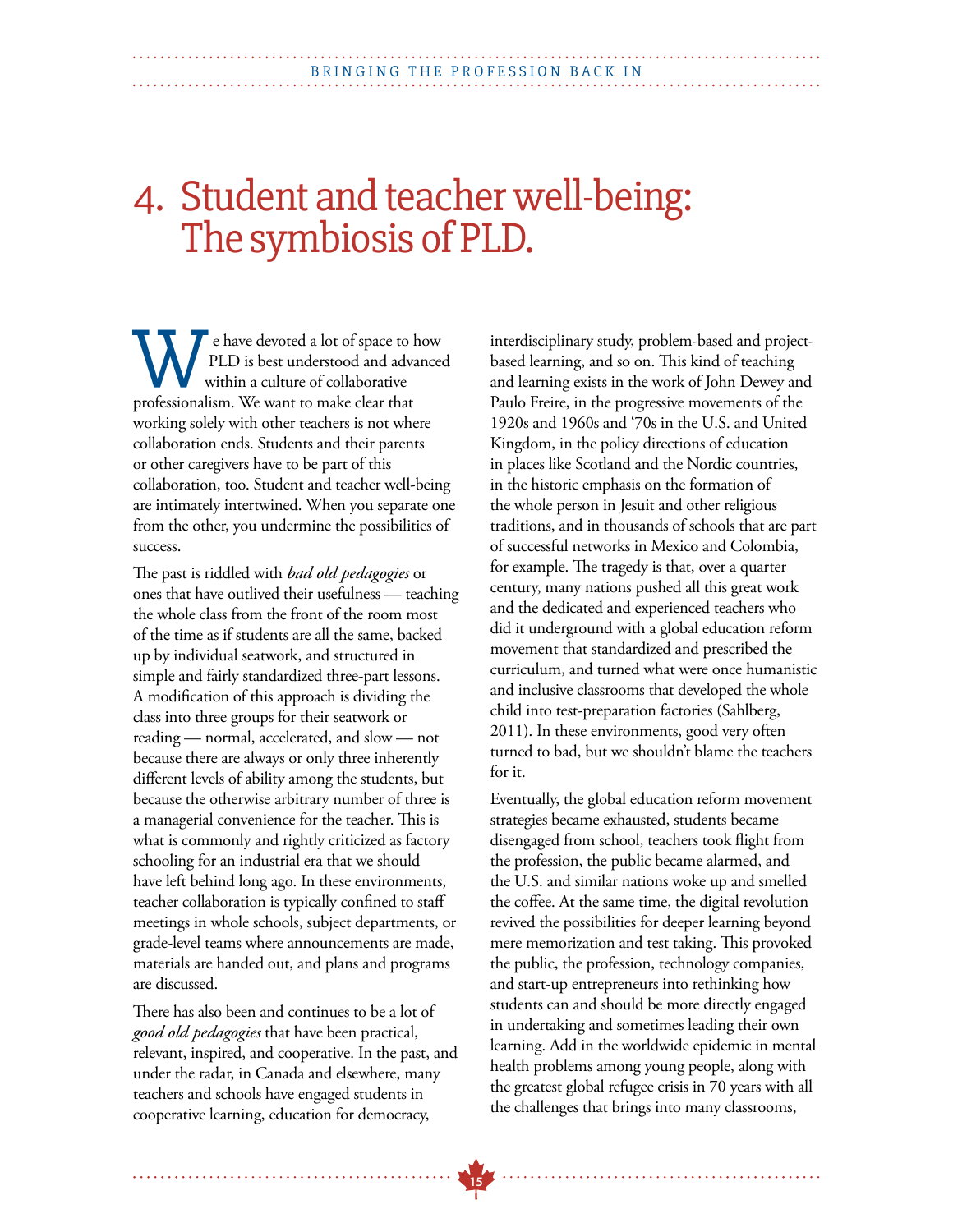| CALL TO ACTION |  |  |
|----------------|--|--|
|                |  |  |
|                |  |  |

and we get more than an inkling of why deeper learning that engages the whole child has come back on to the educational agenda.

But not all new pedagogies are good pedagogies. There are *bad new pedagogies* that perpetuate superficial learning or little learning, alongside good new pedagogies that develop deeper learning. For instance, many low-cost online learning companies in the U.S. that try to bypass teachers altogether have appalling records in terms of student achievement results. Excessively "independent" learning that sometimes masquerades as personalized learning can be exciting and engaging for learners who are already motivated, but when students who have a lot of dislocation and distraction in their home lives are literally as well figuratively left to their own devices, narrowing the achievement gap for them and their peers remains a distant digital dream.

What we seek are *good new pedagogies* for deep learning. These have a lot in common with *good old pedagogies*, so we need to makes sure we recognize these older pedagogies, value them, and engage the teachers who practice them in moving everyone further forward. It's a factual mistake and a strategic professional error to dismiss all existing classrooms as places of fuddy-duddy factory learning. But while the best old and new pedagogies overlap a lot, the new ones have three additional features that distinguish them. These features are also ones that engage and energize teachers as well as students and promote their joint learning and development in the process.

Good new pedagogies are often *studentdriven*. Teachers don't do all the work to get students collectively engaged by spending endless hours devising brilliant multiple activities and projects for them. Sometimes, as Richard Elmore (2004) once said, the most dedicated teachers can teach too hard, and this can get in the way of them stepping back and following the learning a bit. In good new pedagogies, students have a voice. They come up with their own ideas and follow their own paths. They surprise you — and surprise is one of the most delightful emotions that make teaching so fulfilling and worthwhile. They learn to make good judgments about what their work is worth and take more responsibility for its quality. They ask difficult questions sometimes, like the 7-year-olds who put an iPad on the principal's desk with a presentation on how their classroom learning environment (yes, using that very language) could be improved to enable greater collaborative learning.

Good new pedagogies are often *activist*. Students take up evidence-based campaigns to get local companies and local government to clean up ponds and rivers; they become advocates against bullying or in support of students' LGBTQ rights; and they study and take up causes in relation to indigenous issues even when they do not themselves live in communities with indigenous students and families. The good new pedagogies turn students into passionate change agents (Fullan, 2016).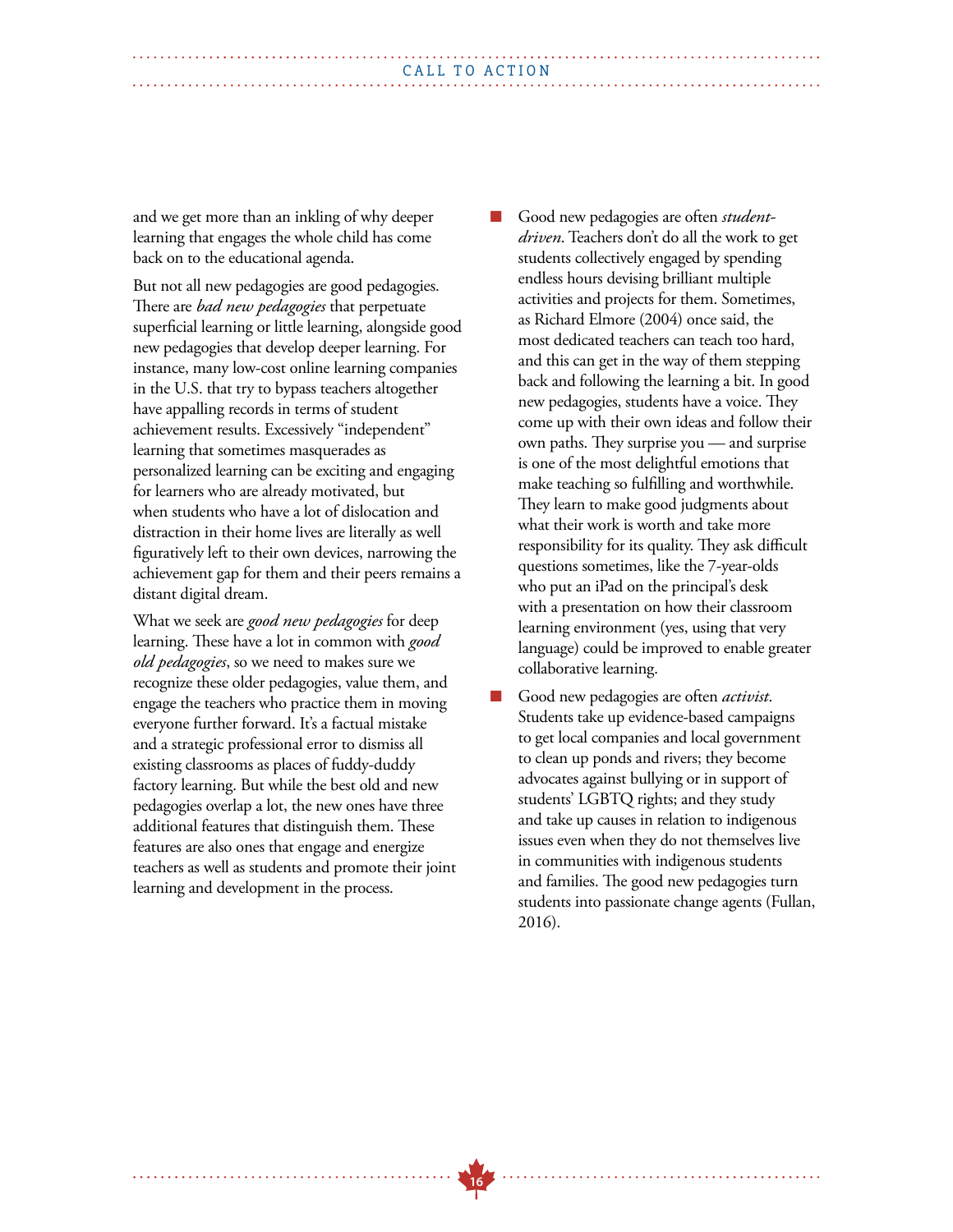#### BRINGING THE PROFESSION BACK IN

n Good new pedagogies make *positive uses of digital technology*. They use live online polling of student responses, gaming strategies, simulations, real-time feedback on Twitter, and continuous online interaction with parents, just to mention a few (Cho, 2016). When you can get a photo on your smartphone of something your child made just as they made it, or a completed assignment in your inbox when you're at home or at work as a parent, with an opportunity to respond, how much better is this than the decoding of performance scores, or the awkward conversations in which parents and teachers engage at report card time?

All these things build and deepen partnerships and collaboration with students and their families. PLD takes place not in an add-on course, a designated day, or other specialized activity. It encompasses well-being and the whole child. And in doing so, it enhances and amplifies teachers' well-being, giving them the feedback and enthusiasm and light-bulb moments they have always craved. Forty years ago, Dan Lortie (1975), in his classic book, *Schoolteacher*, found that teachers' greatest rewards were intrinsic or psychic ones of knowing they had made a difference with their students and seen them flourish. But these rewards, he said, were far too rare. Having more student engagement and student voice, engaged in activist and other projects that provide continuous and honest feedback online and offline, is a powerful stimulator for teachers' well-being. This is what Learning Forward advocates: Every teacher learning every day.

Some well-being for teachers comes from having enough time away from students to plan, discuss, and evaluate with one's peers, just like the teachers in high-performing Finland and in many parts of Canada, too. This kind of time really does matter for collaborative professionalism. But teachers' wellbeing also comes from having better time in the classroom, time that ignites the teacher's passion

to teach by seeing how their work impacts their students. In deep learning, we are beginning to see students and teachers, individually and together as people who, in the words of New Pedagogies for Deep Learning (www.npdl.global), "engage the world to change the world." Student well-being and teacher well-being, mutually connected, are key to individual and societal development.

Canada, with its high performing and professionally run educational systems, has a lot to offer in terms of historic and widely acclaimed learning initiatives like the Spirals of Inquiry schools in British Columbia, the Alberta Initiative for School Improvement, and the Teacher Leadership and Learning Project in Ontario —initiatives that have embraced thousands of schools and their teachers, not just a few bright sparks here and there. The Campbell team's report provides compelling evidence of the work that teachers, schools, and educational leaders are already doing for the deep learning agenda as part of their job every day. And note that these large-scale movements are an integral part of government funding. They are not add-on projects or foundation-funded initiatives that disappear after a year or two of early activity. They are part of the budget, integral to how education and PLD are funded throughout the system.

The deeper versions of this movement are not served by strengthening PLD per se, but by establishing and cultivating system cultures of collaborative professionalism that incorporate PLD. This is the next phase of transformation, even for systems that are further along.

This is the time to bring the profession back in to play a central role in the development of students as learners who are able to cope with turbulent times and to be leaders and change agents who will help shape the future. It is high-quality PLD of an individual and collective nature within the job and around it that will make all the difference.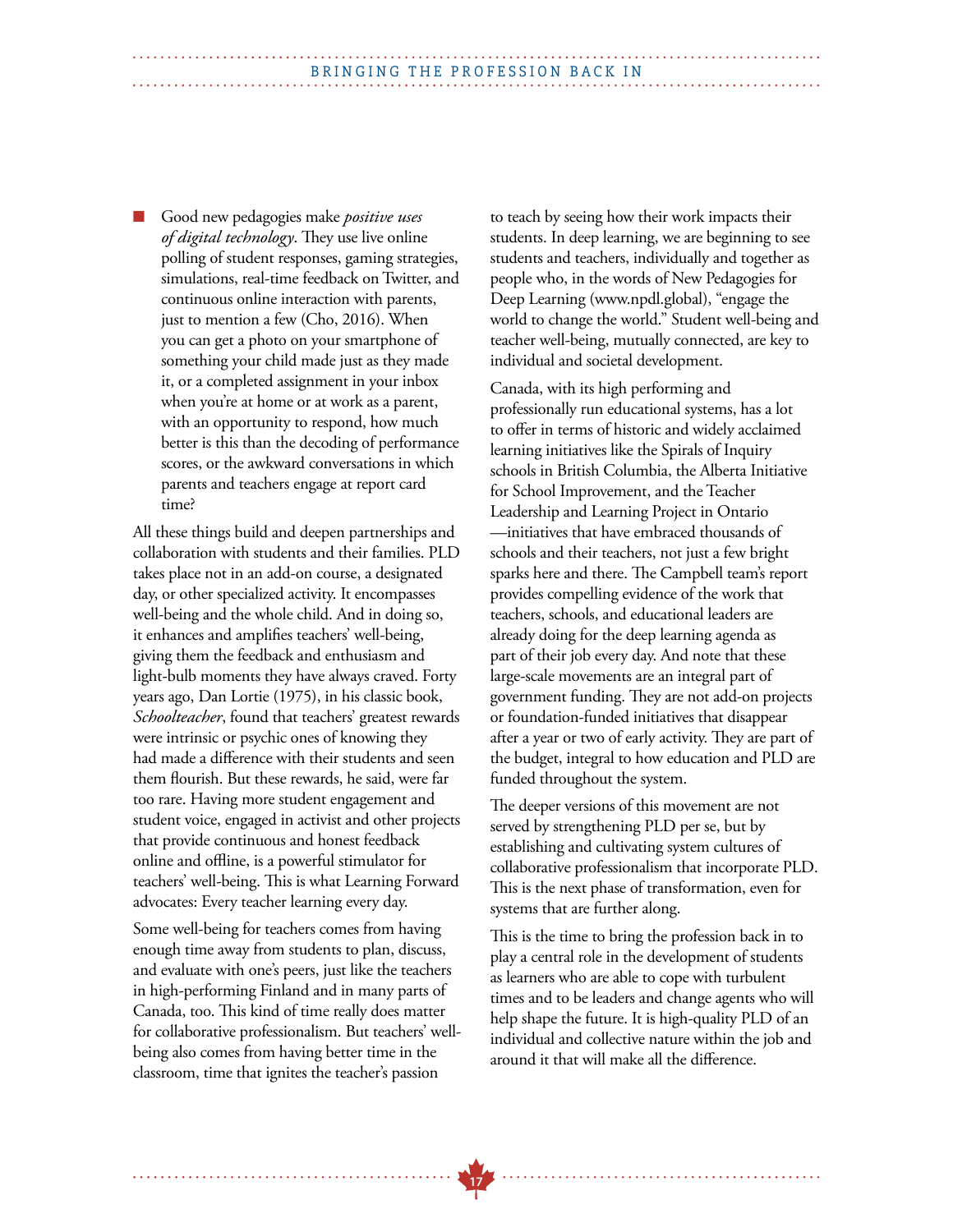## 5. Individual and collective development

ultures of collaborative professionalism encompass several elements, each with its own individual and collective aspect. In all of these, it's important to remember that all of these, it's important to remember that cultures of collaborative professionalism don't make everybody act the same way, toe the official line, or adopt the latest trends such as growth mindsets or brain gym. Indeed, for every idea or initiative, no matter how obviously valuable, a great group of strong individuals will ask, "What's wrong with this idea or initiative?" Then they will find some interesting answers. Responding to them will make them even more professionally independent and authoritative — and stronger because they trained themselves with their own resistance.

So, for example, what's wrong with Carol Dweck's (2006) much-vaunted growth mindsets? We put this to 10 school district leadership teams in Ontario, and the question shocked them. They all loved the idea so much that they had never questioned it. After a few minutes of brainstorming, they suggested that growth mindsets can be an excuse for not dealing with

poverty (the kids aren't failing because they're poor — it's just your mindset) or encourage principals to blame teachers' mindsets for students' struggles. This process of self-scrutiny didn't lead them to abandon the whole idea of growth mindsets, but they did now approach it more thoughtfully and professionally.

Strong cultures of collaborative professionalism are like strong teams. They thrive on diversity and disagreement, promote good variation of style, strengths, and overall approach, and increase individual as well as collective talent. Strong cultures of collaborative professionalism not only accept individuality and even a bit of eccentricity but also actively encourage it. Cultures of collaborative professionalism build professional judgment in individuals as well as in collectivities. So each element of collaborative professionalism that follows is double-sided, bringing together strong groups with strong individuals — assertion and agreement, humility and pride, and enthusiasm for each other's contribution and success. Here are the pairings.

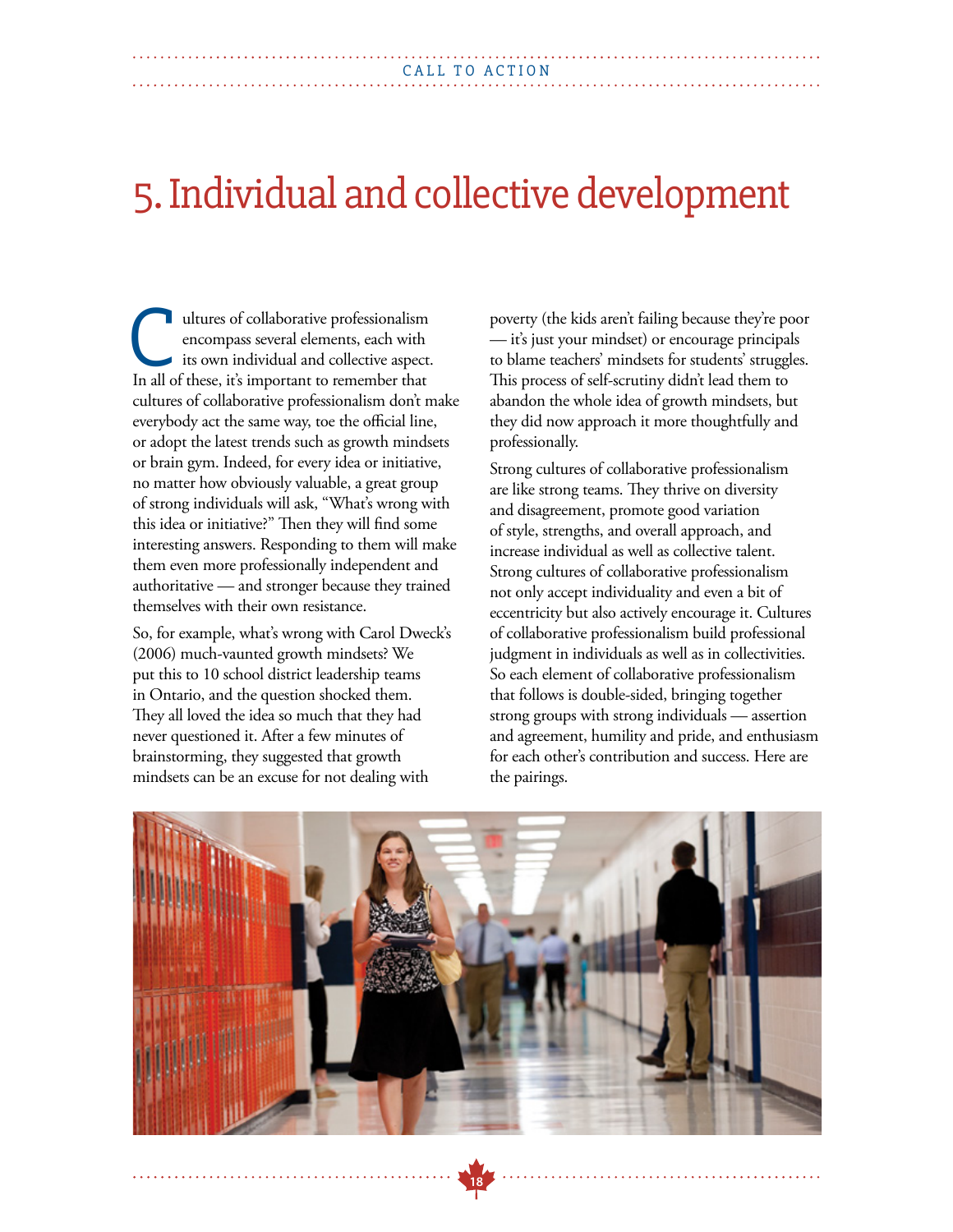## BRINGING THE PROFESSION BACK IN

| <b>Figure 3:</b>              | <b>INDIVIDUAL AUTONOMY</b> | <b>COLLECTIVE AUTONOMY</b>       |
|-------------------------------|----------------------------|----------------------------------|
| Individual                    | <b>INDIVIDUAL IMPACT</b>   | <b>COLLECTIVE IMPACT</b>         |
| and Collective<br>Development | PERSONAL RESPONSIBILITY    | <b>COLLECTIVE RESPONSIBILITY</b> |
|                               | <b>INDIVIDUAL INQUIRY</b>  | <b>COLLABORATIVE INQUIRY</b>     |
|                               | <b>SELF-EFFICACY</b>       | <b>COLLECTIVE EFFICACY</b>       |
|                               | <b>INWARD MINDSET</b>      | <b>OUTWARD MINDSET</b>           |

**19**

■ **Individual autonomy:** to make on-the-spot judgments in your own classroom as a properly trained and qualified as well as respected professional.

- **Individual impact:** being mindful of ensuring that how you teach and the things you do in your classroom are not just interesting and fun for you and the students but have a positive impact on their learning and development directly or indirectly, short- or long-term.
- **n** Personal responsibility: to work hard, give up other things sometimes, do the best you can, take the first step in helping a colleague or making a change, admit and apologize for mistakes, speak out against the injustices incurred by a poor policy, an uncaring colleague, or a climate of racial violence, support a student or colleague who is being bullied, challenge poor leadership, and initiate your own learning.
- Individual inquiry: into how to improve and innovate in your own teaching, try more authentic tasks and assessments, experiment with different kinds of digital technology tools and applications, and investigate how writing tasks or reading texts impact differently on a culturally diverse student body, for example.
- **n Collective autonomy:** to have more independence from unnecessary and excessive bureaucratic interference but also less independence from one another as colleagues in planning curriculum, improving teaching and learning, and giving as well as receiving feedback.
- **n Collective impact:** awareness of and deliberate attention to how the whole school community of teachers, administrative support staff, community service workers, bus drivers, and volunteers can and does have a positive impact on students (Walsh et al., 2014).
- **Collective responsibility:** for all students' success inside and outside one's own school and class; and for other colleagues' success on exactly the same lines — in fact, you cannot do one without the other.
- **n Collaborative inquiry:** into a problem faced by a school or a network of schools and their teachers, such as how to improve the quality and impact of mathematics teaching in an elementary school, how to deal with the posttraumatic stresses that many children from refugee families bring into school with them, how to develop programs and procedures for addressing issues of cyberbullying, and so on.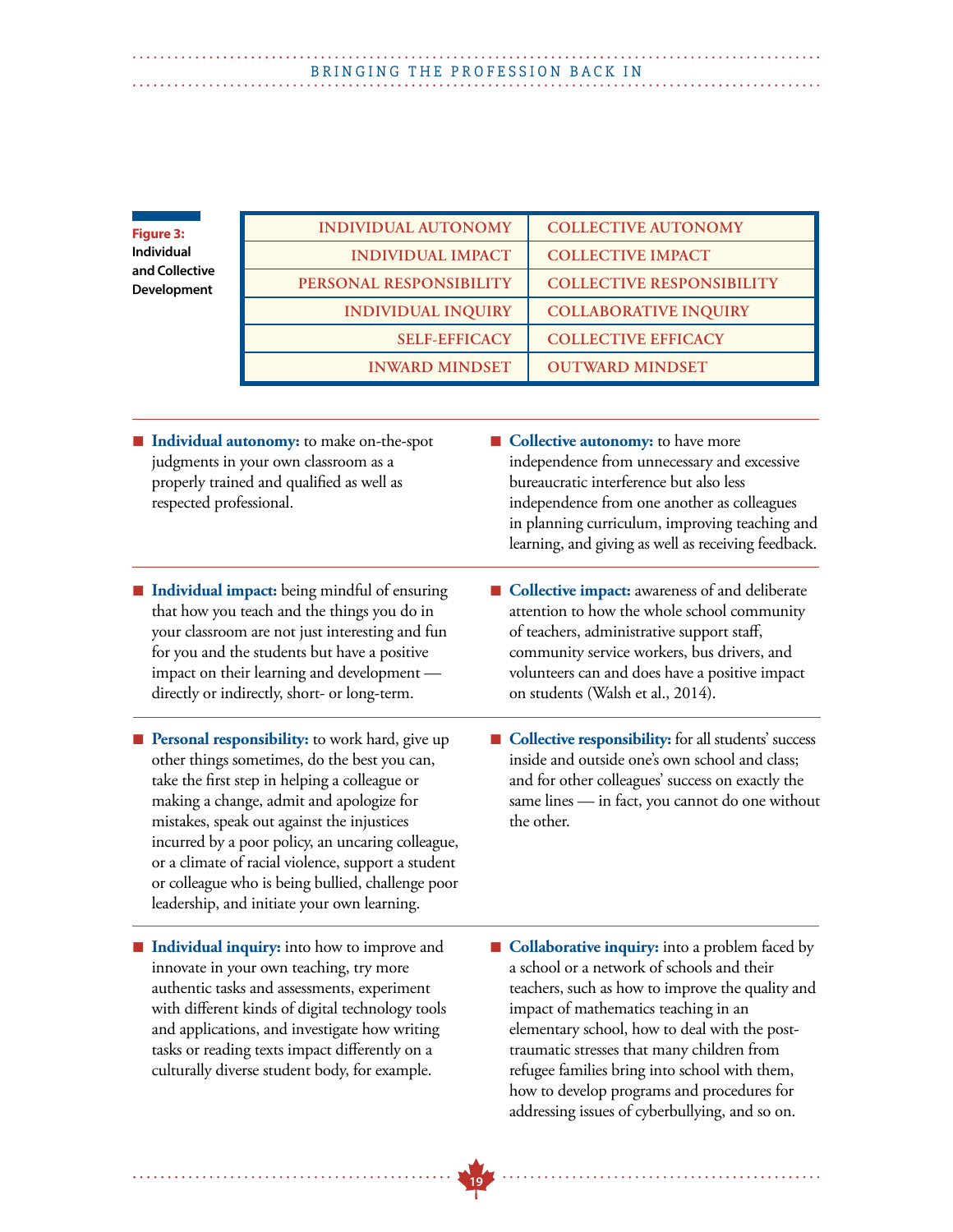- Self efficacy: the belief you can make a difference to your own students even in the face of the very challenging lives that they sometimes have, and the belief that instead of complaining about the students, the parents, your colleagues, and your leaders, that you can make a difference to their behavior and impact, too.
- **Inward mindsets:** in terms of learning from one another in shared dialogue, observation, and feedback.
- **n Collective efficacy:** expressed in shared and deliberately bolstered beliefs in the principle that all students can learn a lot more than they and others think they can, and that all of these students can and should experience success.
- Outward mindsets: including learning from workshops, keynote addresses, academic research, online resources, and interactions, but in a way that is then cycled back into and through the inside community.

The idea of collaborative professionalism creates anxiety and apprehension among some teachers and their unions, or professional associations as they are called in Canada, that they will be forced to collaborate on things of little value in ways that aren't productive by leaders they don't respect. This phenomenon that we have termed *contrived collegiality* is a real fear and needs to be recognized and dealt with when it arises, but it is no reason to dispense with collaborative professionalism.

Collaborative professionalism also creates anxiety among formal leaders such as principals and superintendents because they fear it will undermine their authority, lead to stultifying bureaucracies of procedurally democratic decision making, and threaten their own identity as leaders. Leaders need

wellbeing and a sense of identity too, rather than feeling swamped by a seeming morass and seething mass of collaborative professionalism. But despite some of the rhetorical debates in the leadership field between individual and distributed leadership, many of the leaders of all kinds whom we have studied and written about have great strength and security as individual leaders and also immense capacity to accept and encourage distributed leadership among the entire community. Like so many other things, the individual and the group come together here as well. Collaborative professionalism doesn't undermine effective and inspirational individual leadership. It is at the very heart of such leadership.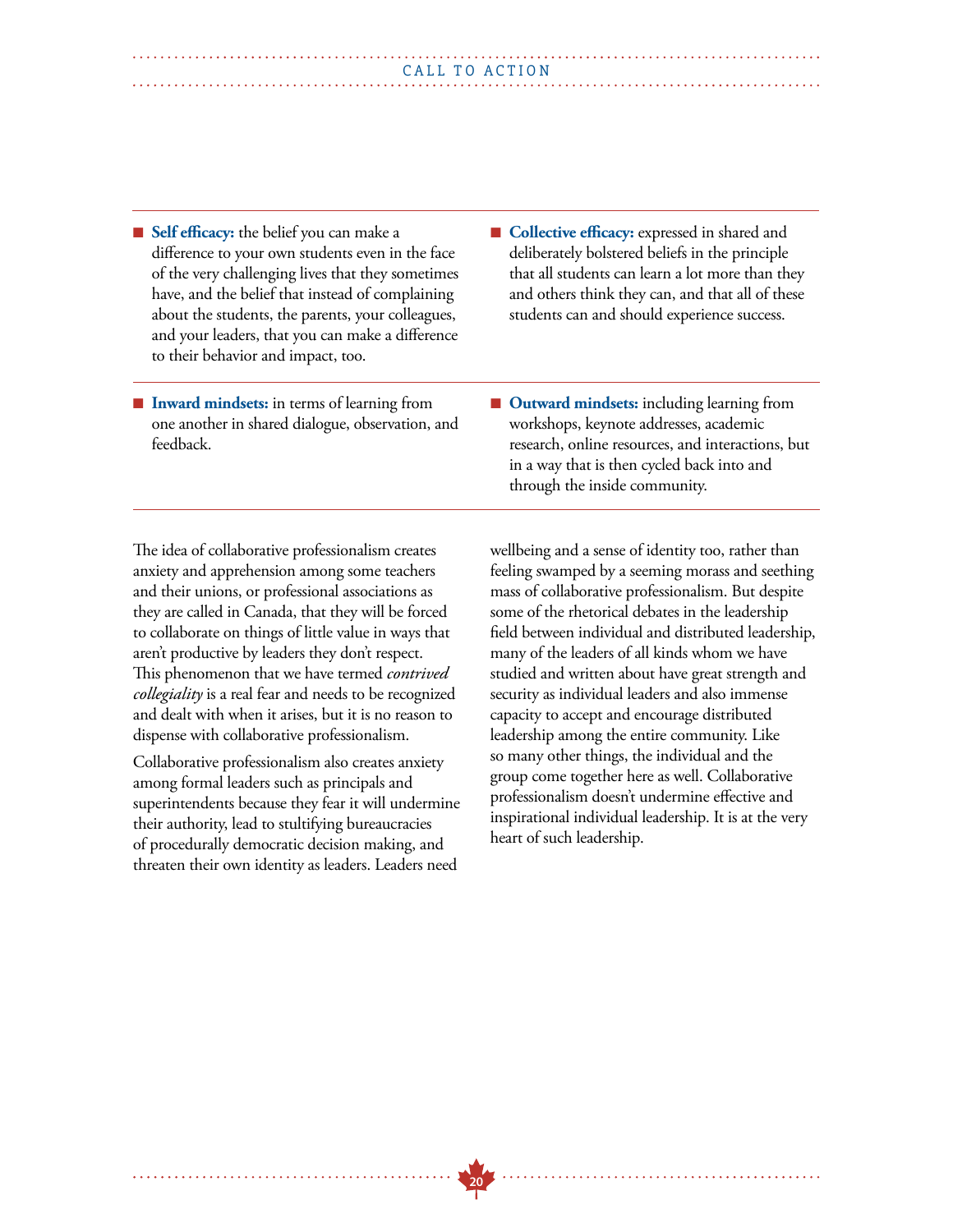## 6. The call to action.

**h** he report by Campbell and her colleagues demonstrates that the concern and commitment to PLD in Canada is In the report by Campbell and her colleague demonstrates that the concern and commitment to PLD in Canada is widespread, not only among the three in-depth case study provinces, but also across the country. Our call to action appreciates the great strength of the profession that so clearly exists. We make our recommendations for all teachers, for all systems, and for Canada.

We have two underlying premises that are embedded in the previous sections. One is that we put PLD in its place and consider the development of a *culture of collaborative professionalism* as the foundation for bringing the profession back in relative to its own self-generating capacity, as well as for the good of students and the society that it will help shape.

The second premise is that the profession and those who connect to it should approach the next phase with a *critical and appreciative edge.* In some cases, like much of the U.S., the critical part is about responding intelligently to the barrage of wrong solutions that are being thrown at the profession. We recognize that many educators in the U.S. have been working diligently to establish cultures of collaborative professionalism despite the policy context. We hope the Campbell report and our call to action will inspire these and other practitioners and policymakers to intensify their challenge to the status quo in the pursuit of collaborative professionalism that addresses the twin goals of equity and excellence.

Even in the better scenarios, as in Canada, our argument is about getting beneath and beyond the surface of professional development by appreciating and demanding more examples of individual and

collective cultures that solidify the profession as one of the society's great forces for helping students and communities contend with and shape their futures individually and collectively — indeed, for determining the quality of society itself.

In essence, then, we need to work to establish *a culture of collaborative professionalism* in which teachers develop and grow day by day through feedback and joint work in which student and teacher learning and well-being form a mutual feed for the betterment of society.

### For all teachers

- **1. Forge your own collaborative professionalism**. Regardless of what others are doing, you have a responsibility to find and foster your own PLD. Remember that our definition of PLD is about deliberately learning something new, developing and growing personally and professionally, and doing this individually and with others. In the words of Education International, the international association of teachers unions, "teachers have to own the competencies they teach" (Education International, 2016).
- **2. Seek deep learning with and through students, teachers, and parents.** Become engaged in the good new pedagogies (and good old pedagogies) of inquiry, engagement, and activism to make learning deep and connected to the world of today. In this context, pursue the equity hypothesis in which those students most disaffected in the current system are the ones most likely to benefit. Treat students as change agents as well as protégés.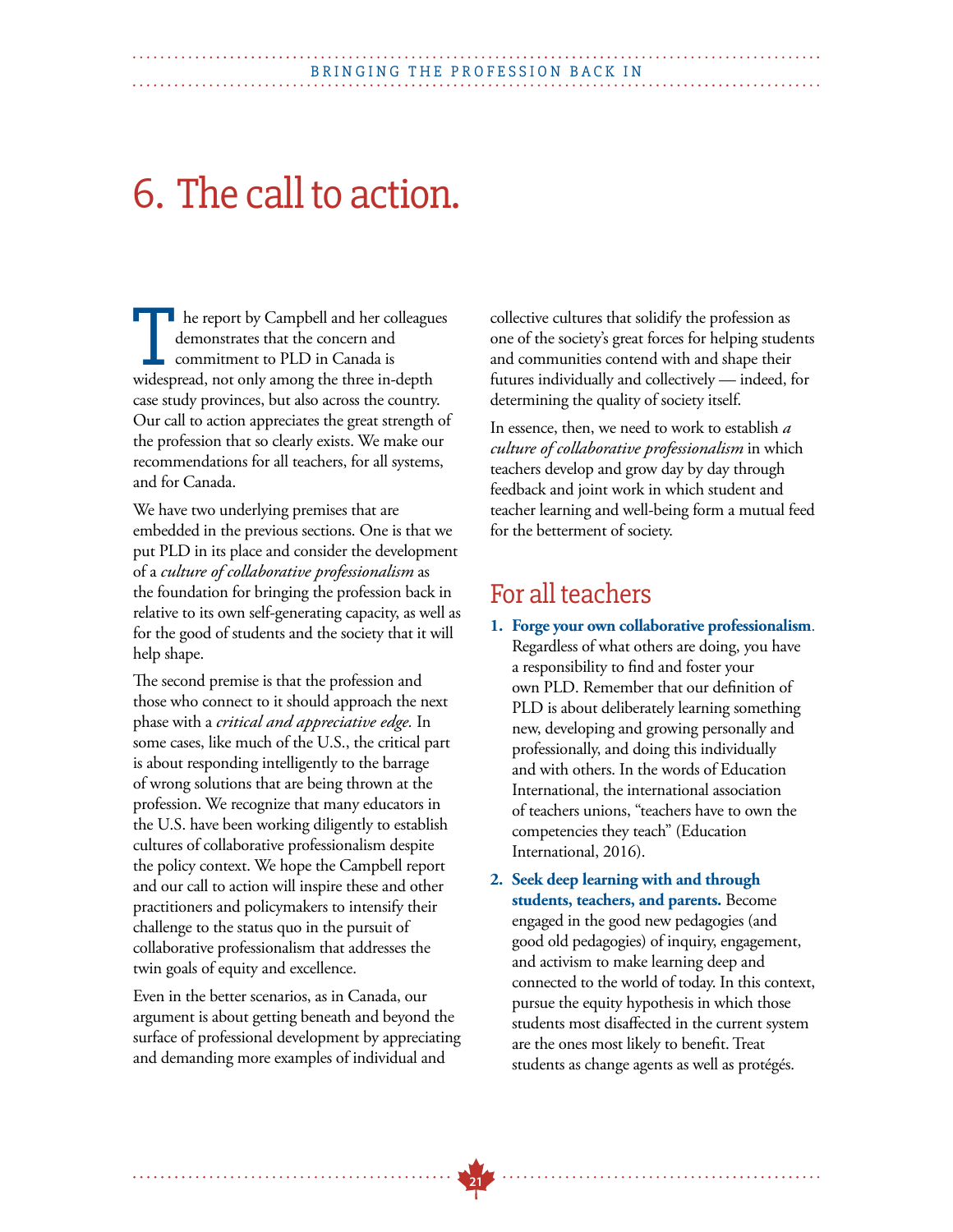- **3. Go outside to learn inside.** Leadership from the middle (your peers in your own and other schools) provides new opportunities for accessing new ideas and having greater impact in your own situation as well as with those with whom you are collaborating.
- **4. Make your world bigger.** Given worldwide developments in the last half of 2016, the big picture (societal development), and the small picture (the place where you work) are fusing. Everybody knows that something is amiss, afoot, and adrift, and nobody seems to know what to do. This puts education in the forefront of figuring out the future of humankind. It's time for the levers of educational change to be seized by the full spectrum of teachers — those under 35 and even under 25 as well as older teachers. Make yourself part of this life-changing and worldchanging movement, but do it with other educators and students, not just by yourself.

### For all systems

**1. Make collaborative professionalism the centerpiece of your strategy.** Whether you are union leaders, politicians, or bureaucrats, you know that the future lies in a strong teaching profession. Public confidence in the public education system is vital. Professional associations, unions, and governments should jointly address the question of how to develop collaborative professionalism including contractual entitlement to PLD, combined with commitment to achieving measurable progress in student engagement and learning (see the work of the labor-led Education International (2016) group). This is Learning Forward's vision of every educator learning every day. It is also about ensuring that there is development as well as learning, about building professional decency and dignity as well as working in data teams. And it is also

about doing all of this with other educators, and with students, parents, and community members inside, across, and beyond everyone's individual schools.

- **2. Formulate the purpose of education to develop global competencies for turbulent times.** Deep learning examples based on good new and old pedagogies and their links to global competencies are now being developed throughout the world in frameworks for learning and well-being in relation to many kinds of excellence, the relentless pursuit of equity, the importance of inclusion and democracy, and the inalienable imperative of human rights (i.e. the Atlantic Rim Collaboratory, www.atrico.org). Make your system part of this movement. The role of the center is to frame new directions, invest in the middle, and liberate those throughout the system. Lead from the middle globally, with other cultures and systems that share your commitment and integrity. Collaborative professionalism is also vital at the global level.
- **3. Take a bold and broad yet also specific and explicit stance on competencies and outcomes.** Values, skills, and competencies for students and for teachers must be defined, fostered in practice, and assessed in terms of progress. Some of these developments concern increased engagement of teachers, students, and communities. They all must involve equity in new learning. Greater equity through deeper and more engaging learning for all is the strongest path to increased excellence.
- **4. Get involved beyond your state, province, or country.** There will be worldwide turbulence in 2017 and beyond — in education and in all sectors. Become part of these developments as a learner and leader in equal measure. Reach out to and learn from other systems and strategies. Make sure that your own solutions are informed by what is happening elsewhere.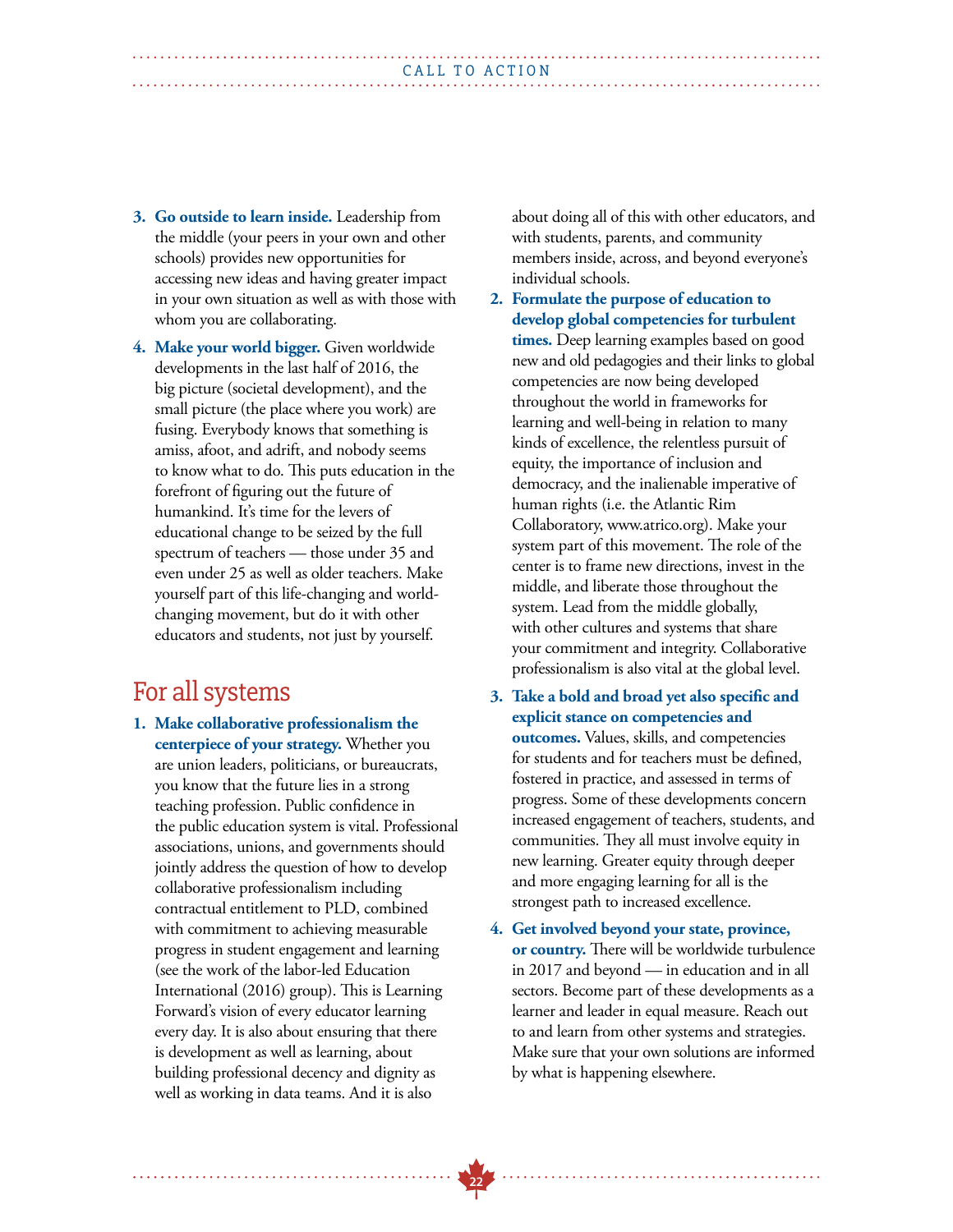#### BRINGING THE PROFESSION BACK IN

### For Canada

- **1. PLD (in the form of collaborative professionalism) must be a contractual responsibility and right of each and every teacher.** Every province and territory should undertake to establish jointly with teachers and their professional associations a contractual requirement that all teachers commit to and are also provided with the financial and leadership support to engage in collaborative professionalism as defined in the Campbell report and in this call to action. This includes linking collaborative professionalism to a range of outcomes in professional learning and development and in student learning and development.
- **2. Commit every province and territory to both microfinancing and macrofinancing for PLD.** Microfinancing — providing money and time to large numbers of teachers, leaders, and schools to improve their collective efforts and impact by working together within the school day — can garner low-cost, high-yield results if carried out within a collaborative PLD framework. Macrofinancing areas such as improving indigenous education, making intelligent uses of technology, or raising mathematics achievement will shape the bigger picture and be based on the premises of collaborative professionalism.
- **3. Develop a national declaration and set of guiding principles for collaborative professionalism that include the well-being of teachers and students.** To model and advance collaborative professionalism, we propose that a national declaration on the value and importance of professional learning could be co-developed by the Canadian

Teachers' Federation, Canadian Association of Principals, Canadian Councils of Ministers of Education, and other interested Pan-Canadian, federal, provincial, and territorial organizations and associations. The involvement of the federal government is also important to ensure a focus on First Nation, Metis, and Inuit education development both on and off reserves. The purpose of the national declaration is not to impose uniform standards or a onesize-fits-all approach across Canada, but rather to raise the national prominence, priority, and valuing of all educators' professional learning and development in support of all students' learning and development.

**4. Establish a biannual national conference on the state of collaborative professionalism.** This could be supported by research funded by the Social Sciences and Humanities Research Council and other agencies and would have a strong focus on improved as well as innovative practice and its impact. Each province or territory and its many schools and systems would share progress and lessons learned. Regional presentations would be encouraged. There would also be engagement and comparison with best and leading edge practice internationally. Beyond a biannual conference, a continued agenda for research, policy, and practice connections and collaborations concerning professional learning and development is important. Organizations such as the Canadian Society for Studies in Education and the Canadian Education Association have an important Pan-Canadian role in furthering evidence and dialogue.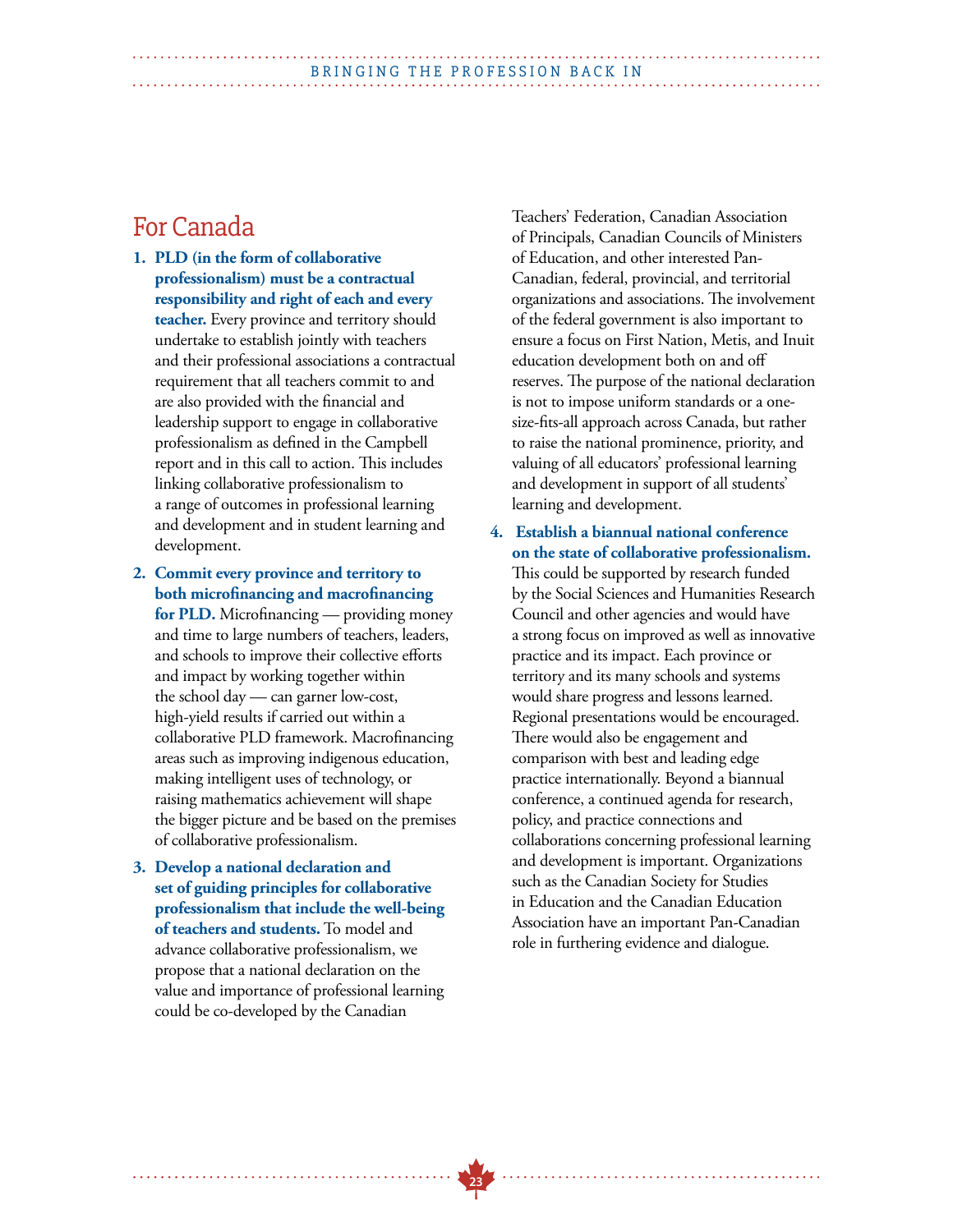## **Conclusion**

**h** here is something different and also disturbing about 2016 and 2017. It is a time of rising global levels of feelings of here is something different and also<br>disturbing about 2016 and 2017. It is a<br>of rising global levels of feelings of<br>abandonment, anger, frustration, fear, hatred, violence, inequity, incivility, and distrust. Canada has managed to avoid much of this firestorm, while the U.S., United Kingdom, and much of Europe have not. But the world is so turbulent and volatile that no country, not even Canada, can assume it will continue to follow its current trajectory on autopilot.

Education has never been more important to the future of Canada, the U.S., and the world at large. A collaborative and activist teaching profession working jointly with students, families, and communities in the context of state and national policy is perhaps the most powerful instrument we have at our disposal to avoid impending harm and do greater good. All the way back to the times of Horace Mann in Massachusetts and Egerton Ryerson in Ontario, when public schools in North America were first being established,

public education has historically been about creating opportunities for everyone, in a world of decency and democracy, under the leadership of a qualified and committed teaching profession. Our call to new action is to reassert these values in a time that makes it both possible and necessary to have not just individual but also collaborative professionalism to inspire and ensure these important ends. This kind of professionalism must speak to who we are and what we do together as educators and to the values of inclusion, opportunity, dignity, and civility for which all of us who create the generations of the future must firmly and surely stand.

This call to action comes at a critical time. No one should be complacent. All of us should be engaged in the solutions underlying the Campbell report and the recommendations we have made along with it. Our students are the future. All of us, together, must help them shape it to be the best it can be for all of them.

### About the authors

. . . . . . . . . . . . . . . . . .

**Michael Fullan, OC,** (mfullan@me.com) is the former dean of the Ontario Institute for Studies in Education of the University of Toronto. Recognized as a worldwide authority on educational reform, he advises policymakers and local leaders around the world. Fullan is an award-winning author whose books have been published in many languages. His book *Professional Capital* (with Andy Hargreaves) won the American Association of Colleges for Teacher Education 2013 Book of the Year and was awarded the Grawemeyer Award for 2015 that recognizes "the power of creative ideas, emphasizing the power a single idea can have on the world." He serves as an education advisor to the premier and minister of education in Ontario.

**Andy Hargreaves** (hargrean@bc.edu) is the Brennan Chair in the Lynch School of Education at Boston College. He is president-elect of the International Congress of School Effectiveness and Improvement, founding editor-in-chief of the *Journal of Professional Capital and Community*, and adviser in education to Premier Kathleen Wynne of Ontario and First Minister Nicola Sturgeon of Scotland. His writing awards include the 2015 Grawemeyer Award in Education for *Professional Capital* (with Michael Fullan), as well as awards from the American Association of Colleges for Teacher Education, American Educational Research Association, American Libraries Association, and International Leadership Association. He received the 2016 Horace Mann Award in the U.S. and the Robert Owen Award in Scotland for services to public education.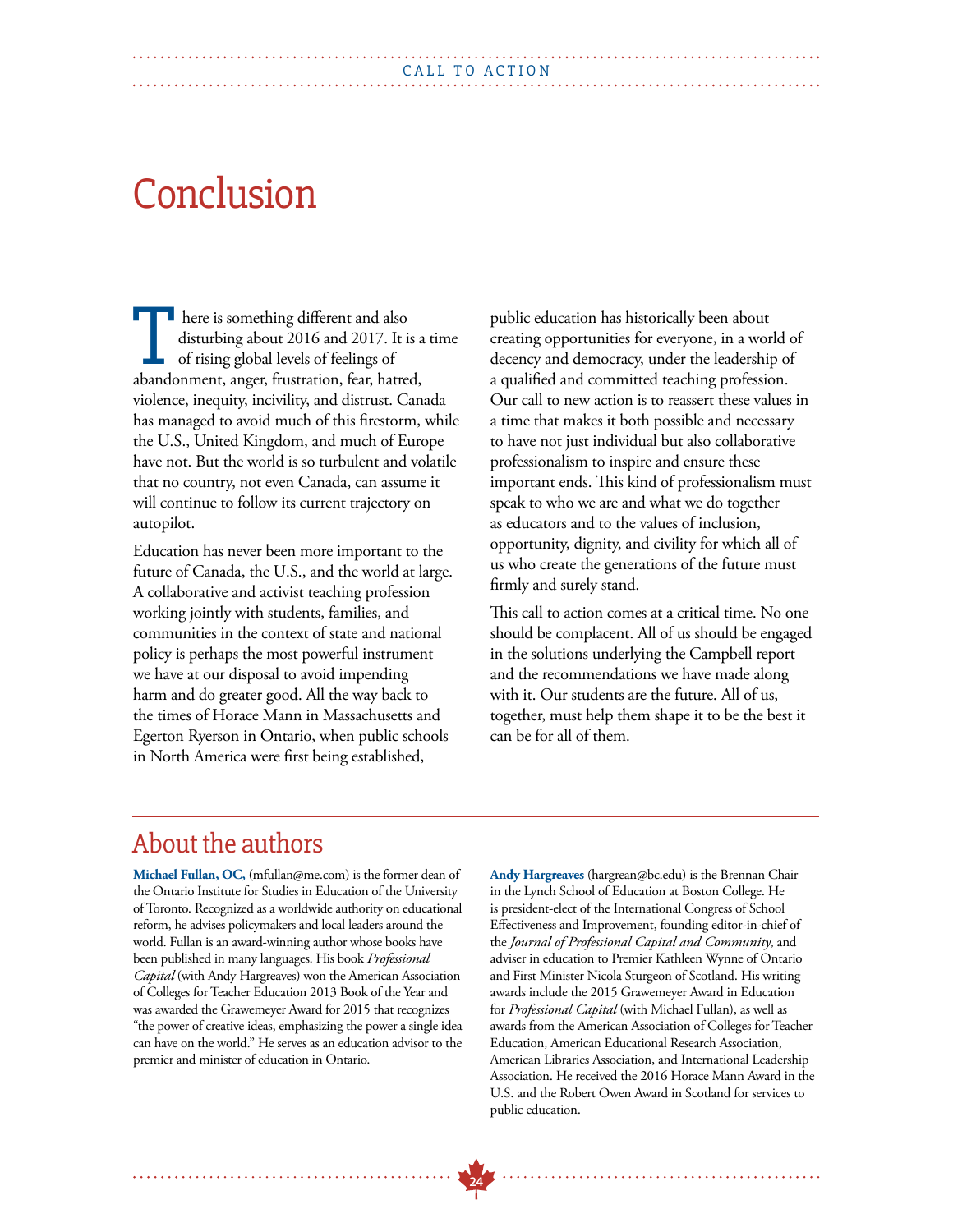### References

**Boston Consulting Group. (2014)**. *Teachers know best: Teachers' views on professional development.* Seattle, WA: Report commissioned by The Bill & Melinda Gates Foundation.

**Campbell, C. (2015)**. Teachers as leaders of professional learning: Lessons from Ontario's Teacher Learning and Leadership Program (TLLP). *Education Canada, 55*(1).

**Campbell, C., Osmond-Johnson, P., Faubert, B., Zeichner, K., & Hobbs-Johnson, A. (with Brown, S., … Steffensen, K.). (2016).** *The state of educators' professional learning in Canada.* Oxford, OH: Learning Forward.

**Cho, V. (2016).** Administrators' professional learning via Twitter: The dissonance between beliefs and actions. *Journal of Educational Administration, 54*(3), 340–356.

**Croft, J. (2016).** *Collaborative overreach: Why collaboration probably isn't key to the next phase of school reform*. London, England: Centre for the Study of Market Reform of Education.

**Dalton, P., Marcenaro-Gutiérrez, O., & Still, A. (2014).** *The efficiency index: Which education systems deliver the best value for money?* London, England: GEMS Education Solutions.

**Daly, A.J. (2009).** Rigid response in an age of accountability: The potential of leadership and trust. *Educational Administration Quarterly, 45*(2), 168-216.

**Daly, A.J., Finnigan, K.S., & Liou, Y. (in press).** The social cost of leadership churn: The case of an urban school district. In E. Quintero, *Teaching in Context*. Cambridge, MA: Harvard Education Press.

**Day, C. (in press).** *Teachers' worlds and work*. New York, NY: Routledge.

**Donohoo, J. (2016).** *Collective efficacy: How educators' beliefs impact student learning*. Thousand Oaks, CA: Corwin.

**Dweck, C. (2006).** *Mindset: The new psychology of success*. New York, NY: Ballantine.

**Education International. (2016).** *Teachers' professional learning and growth: Creating the conditions to achieve quality teaching for excellent learning outcomes*. Brussels, Belgium: Author.

**Elmore, R. (2004).** *School reform from the inside out: Policy, practice, and performance.* Cambridge, MA: Harvard Education Press.

**Ericsson, A. & Pool, R. (2016).** *Peak: Secrets from the new science of expertise*. New York, NY: Houghton Mifflin Harcourt.

**Fullan, M. (2016).** *Indelible leadership: Always leave them learning*. Thousand Oaks, CA: Corwin Press.

**Fullan, M. & Quinn, J. (2016).** *Coherence: The right drivers in action for schools, districts, and systems*. Thousand Oaks, CA: Corwin Press.

**Fullan, M., Rincón-Gallardo, S., & Hargreaves, A. (2015).** Professional capital as accountability. *Education Policy Analysis Archives, 23*(15), 1-18.

**Gladwell, M. (2008).** *Outliers: The story of success*. New York, NY: Little, Brown and Company.

**Goddard, R., Hoy, W., & Hoy, A.W. (2000).** Collective teacher efficacy: Its meaning, measure, and impact on student achievement. *American Educational Research Journal, 37*(2), 479-507.

**Hargreaves, A. (2003).** *Teaching in the knowledge society: Education in the age of insecurity*. New York, NY: Teachers College Press.

**Hargreaves, A., Boyle, A., & Harris, A. (2014).** *Uplifting leadership: How organizations, teams, and communities raise performance*. San Francisco, CA: Jossey-Bass.

**Hargreaves, A., Crocker, R., Davis, B., McEwen, L., Sahlberg, P., Shirley, D., & Sumara, D. (2009).** *The learning mosaic: A multiple perspectives review of the Alberta Initiative for School Improvement (AISI)*. Edmonton, Alberta: Alberta Education.

**Hargreaves, A. & Fullan, M. (2012).** *Professional capital: Transforming teaching in every school*. New York, NY: Teachers College Press.

**Hargreaves, A., Parsley, D., & Cox, E. (2015).** Designing and launching rural school improvement networks: Aspirations and actualities. *Peabody Journal of Education, 90*(2), 306-321.

**Hargreaves, A. & Shirley, D. (2009).** *The fourth way: The inspiring future for educational change*. Thousand Oaks, CA: Corwin.

**Hattie, J. (2015).** *What works best in education: The politics of collaborative expertise*. London, England: Pearson.

**Johnson, D.R. (2015).** *Value for money? Teacher compensation and student outcomes in Canada's six largest provinces* (Commentary No. 434). Toronto, Ontario: C.D. Howe Institute.

**Kane, T.J., McCaffrey, D.F., Miller,T., & Staiger, D.O. (2013).** *Have we identified effective teachers? Validating measures of effective teaching using random assignment*. Seattle, WA: Bill & Melinda Gates Foundation.

**Kaufman, B.S. & Epstein, D. (2016, November 1).** *Practice doesn't make perfect: Scott Barry Kaufman and David Epstein reconsider the science of "10,000 Hours" to greatness*. Available at https://heleo.com/conversationpractice-doesnt-make-perfect-scott-barry-kaufman-and-david-epsteinreconsider-the-science-of-10000-hours-to-greatness/11478.

**Learning Forward. (2011).** *Standards for Professional Learning*. Oxford, OH: Author.

**Lortie, D. (1975).** *Schoolteacher: A sociological study*. Chicago, IL: University of Chicago Press.

**NW RISE. (2016, January 19).** *Connecting rural schools*. Available at www.youtube.com/watch?v=UYRu\_-Ag0xY.

**OECD (2013).** *TALIS - The OECD Teaching and Learning International Survey*. Paris, France: Organisation for Economic Cooperation and Development.

**Ontario Ministry of Education (2016).** *Collaborative professionalism* (Policy/Program Memorandum No. 159). Toronto, Ontario: Author.

**Pink, D. (2009).** *Drive: The surprising truth about what motivates us*. New York, NY: Penguin Books.

**The New Teacher Project. (2015).** *The mirage: Confronting the hard truth about our quest for teacher development*. Brooklyn, NY: Author.

**Sahlberg, P. (2011).** *Finnish lessons: What can the world learn from educational change in Finland?* New York, NY: Teachers College Press.

**Schleicher, A. (2016).** *Teaching excellence through professional learning and policy reform: Lessons from around the world*. Paris, France: OECD.

**Walsh, M.E., Madaus, G.F., Raczek, A.E., Dearing, E., Foley, C., An, C., … Beaton, A. (2014).** A new model for student support in high-poverty urban elementary schools: Effects on elementary and middle school academic outcomes. *American Educational Research Journal, 51*(4), 704-737.